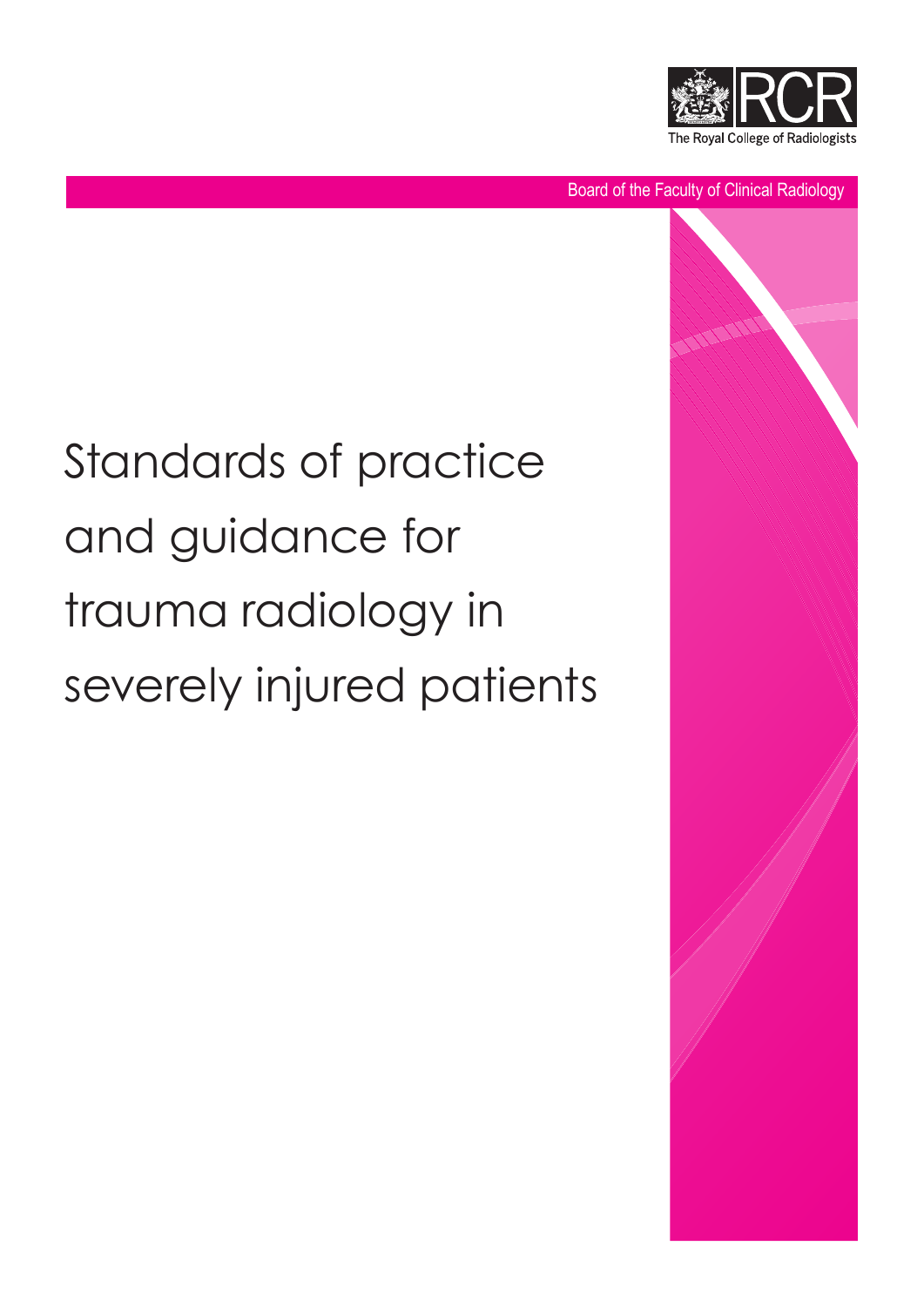## RCR Standards

The Royal College of Radiologists (RCR), a registered charity, exists to advance the science and practice of radiology and oncology.

It undertakes to produce standards documents to provide guidance to radiologists and others involved in the delivery of radiological services with the aim of defining good practice, advancing the practice of radiology and improving the service for the benefit of patients.

The standards documents cover a wide range of topics. All have undergone an extensive consultation process to ensure a broad consensus, underpinned by published evidence where applicable. Each is subject to review four years after publication or earlier if appropriate.

The standards are not regulations governing practice but attempt to define the aspects of radiological services and care which promote the provision of a high-quality service to patients.

## Current standards documents

*Standards and recommendations for the reporting and interpretation of imaging investigations by non-radiologist medically qualified practitioners and teleradiologists Standards for the provision of teleradiology within the United Kingdom Standards for the recording of second opinions or reviews in radiology departments Standards for a results acknowledgement system Standards for iodinated intravascular contrast agent administration to adult patients, Second edition Standards for radiofrequency ablation (RFA) Standards for the introduction of new procedures and new devices Standards for providing a 24-hour diagnostic radiology service Standards for patient confidentiality and PACS Standards for providing a 24-hour interventional radiology service Standards for the communication of critical, urgent and unexpected significant radiological findings Standards for Self-assessment of Performance Standards for Radiology Discrepancy Meetings Standards in Vascular Radiology Standards for Ultrasound Equipment Standards for Patient Consent Particular to Radiology Standards for the Reporting and Interpretation of Imaging Investigations Cancer Multidisciplinary Team Meetings – Standards for Clinical Radiologists 360° Appraisal – Good Practice for Radiologists*

*Individual Responsibilities – A Guide to Medical Practice for Radiologists*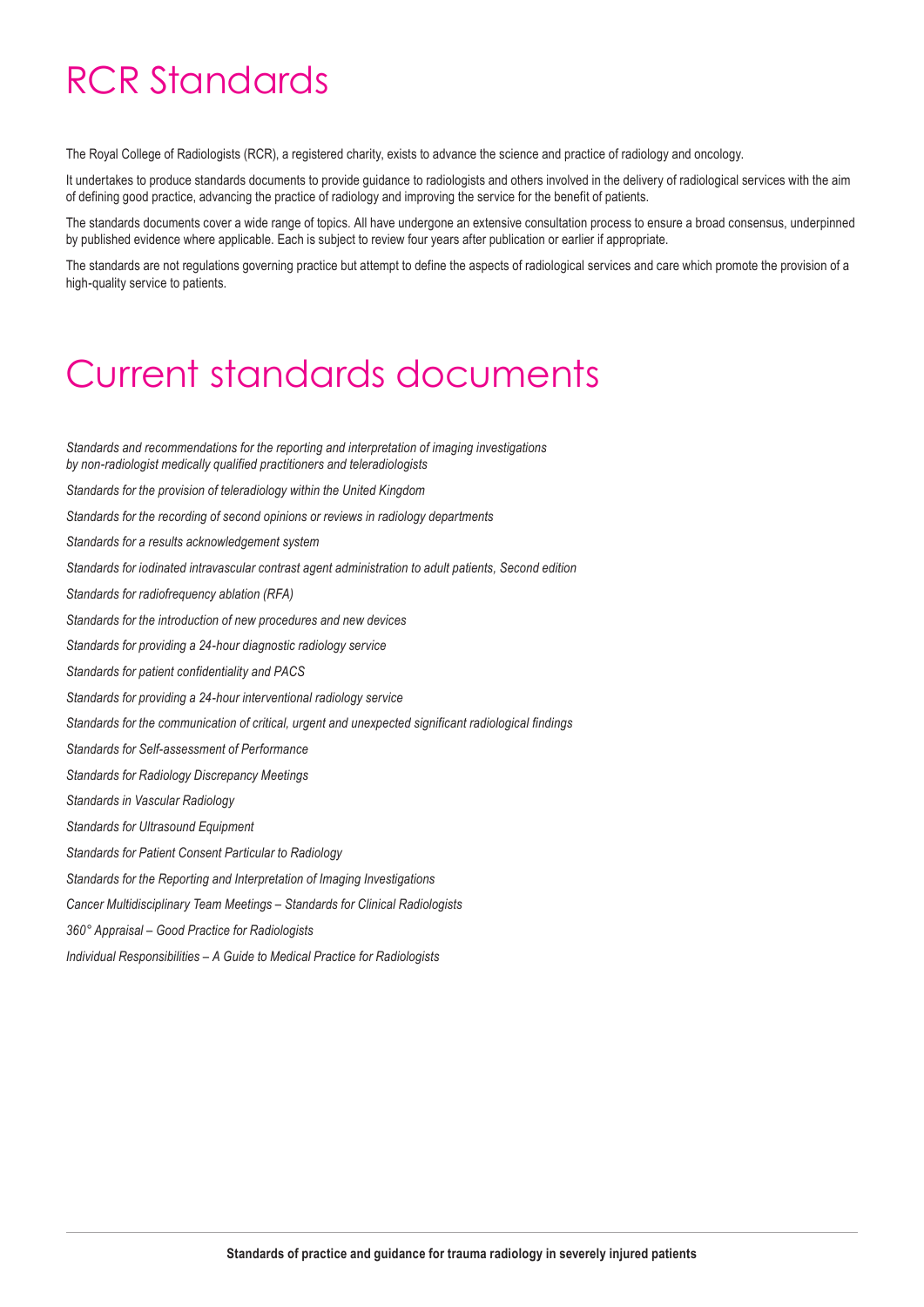## **Contents**

| Foreword                                                                                                                                                                                                                               | 5  |
|----------------------------------------------------------------------------------------------------------------------------------------------------------------------------------------------------------------------------------------|----|
| Introduction                                                                                                                                                                                                                           | 6  |
| Standard 1. The trauma team leader is in overall charge in acute care                                                                                                                                                                  | 7  |
| Standard 2. Protocol-driven imaging and intervention must be available and<br>delivered by experienced staff. Acute care for SIPs must be consultant delivered                                                                         | 7  |
| Standard 3. MDCT should be adjacent to, or in, the emergency room                                                                                                                                                                      | 7  |
| Standard 4. Digital radiography must be available in the emergency room                                                                                                                                                                | 8  |
| Standard 5. If there is an early decision to request MDCT, FAST and DR should<br>not cause any delay                                                                                                                                   | 8  |
| Standard 6. MRI must be available with safe access for the SIP                                                                                                                                                                         | 8  |
| Standard 7. A CT request in the trauma setting should comply with the lonising<br>Radiation (Medical Exposure) Regulations 2000 (IR(ME)R) justification regulations<br>like any other request for imaging involving ionising radiation | 9  |
| Standard 8. There should be clear written protocols for MDCT preparation and<br>transfer to the scan room                                                                                                                              | 9  |
| Standard 9. Whole-body contrast-enhanced MDCT is the default imaging<br>procedure of choice in the SIP. Imaging protocols should be clearly defined and<br>uniform across a regional trauma network                                    | 10 |
| Standard 10. Future planning and design of emergency rooms should concentrate<br>on increasing the numbers of SIPs stable enough for MDCT and intervention                                                                             | 10 |
| Standard 11. The primary survey report should be issued immediately to the trauma<br>team leader                                                                                                                                       | 11 |
| Standard 12. On-call consultant radiologists should provide the final report on the<br>SIP within one hour of MDCT image acquisition                                                                                                   | 11 |
| Standard 13. On-call consultant radiologists must have teleradiology facilities at home<br>that allow accurate reports to be issued within one hour of MDCT image acquisition                                                          | 11 |
| Standard 14. IR facilities should be co-located to the emergency department                                                                                                                                                            | 12 |
| Standard 15. Angiographic facilities and endovascular theatres in MTCs should<br>be safe environments for SIPs and should be of theatre standard                                                                                       | 12 |
| Standard 16. Agreed written transfer protocols between the emergency department<br>and imaging/interventional facilities internally or externally must be available                                                                    | 12 |
| Standard 17. IR trauma teams should be in place within 60 minutes of the patient's<br>admission or 30 minutes of referral                                                                                                              | 12 |
| Standard 18. Any deficiency in consumable equipment should be reported at the<br>debriefing and be the subject of an incident report                                                                                                   | 12 |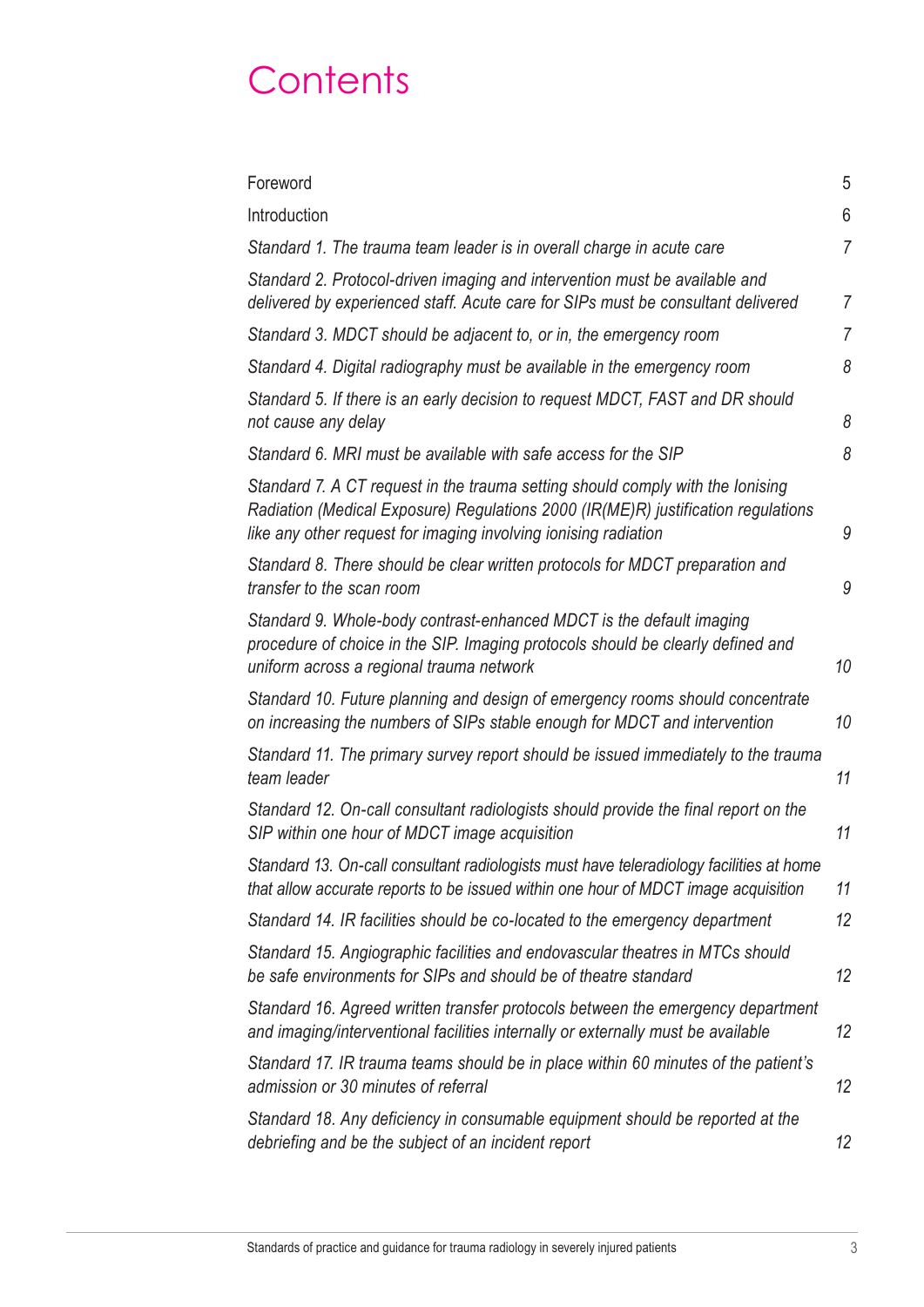## Contents continued

| References |                                                                                                                                                             | 13 |
|------------|-------------------------------------------------------------------------------------------------------------------------------------------------------------|----|
|            | Appendix 1. Sample whole-body trauma CT request form                                                                                                        | 14 |
|            | Appendix 2. Examples of polytrauma protocols                                                                                                                | 15 |
|            | Appendix 3. CT primary assessment                                                                                                                           | 18 |
|            | Appendix 4. Secondary trauma report                                                                                                                         | 19 |
|            | Appendix 5. Guidance on the indications for non-operative management<br>(NOM), interventional radiology (IR) and damage control<br>surgery (DCS) in the SIP | 20 |
|            | Appendix 6. Quality assurance checklist for MTC and TU (unless MTC<br>specified)                                                                            | 21 |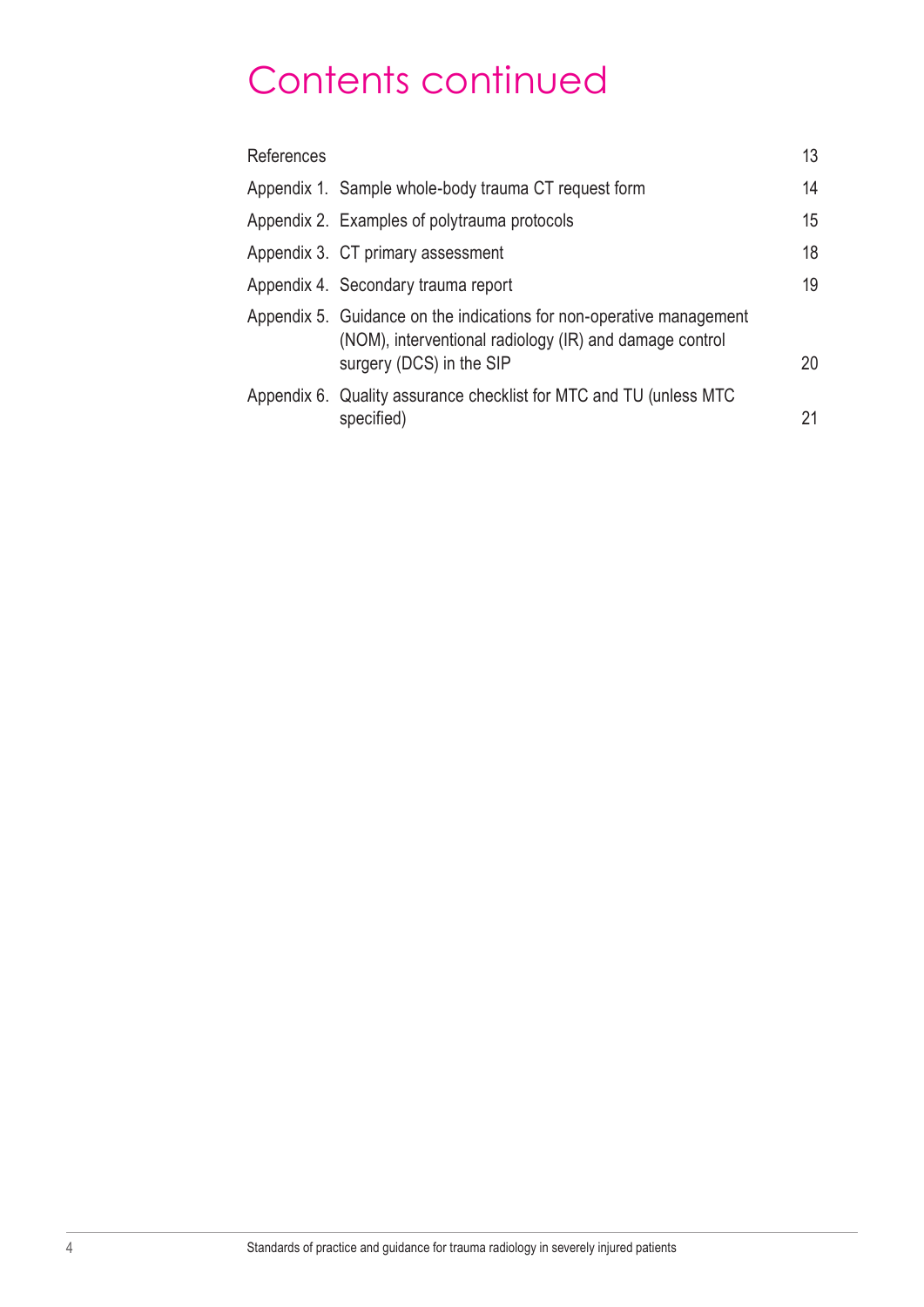## Foreword

The Royal College of Radiologists would like to thank and acknowledge the contribution to this important publication of the Faculty of Clinical Radiology, the Professional Support and Standards Board and in particular the individual contributions of Dominic Barron, David Kessel, Sujit Vaidya, Niall Power, Madeleine Sampson, Sam Chakraverty, Rob Manns, Iain Gibb and Mark Callaway. Some may think these standards aspirational but they call for a service standard currently being delivered in many other countries. Standards are to be achieved and are not a commentary on existing service. The only question to be asked is: 'How can we meet these standards?'

## **Dr Tony Nicholson**

Dean of the Faculty of Clinical Radiology The Royal College of Radiologists

*'All regions should be moving trauma service provision into regional trauma network configurations in 2011/12. Tariff changes will be introduced from April 2011 that are designed to recompense for the complexity of multiple-injury patients. Designated Major Trauma Centres should be planning the continuous provision of consultant led trauma teams, immediate CT scan options, and access to interventional radiology services for haemorrhage.'*

**The Operating Framework for the NHS in England 2011/121 15 December 2010**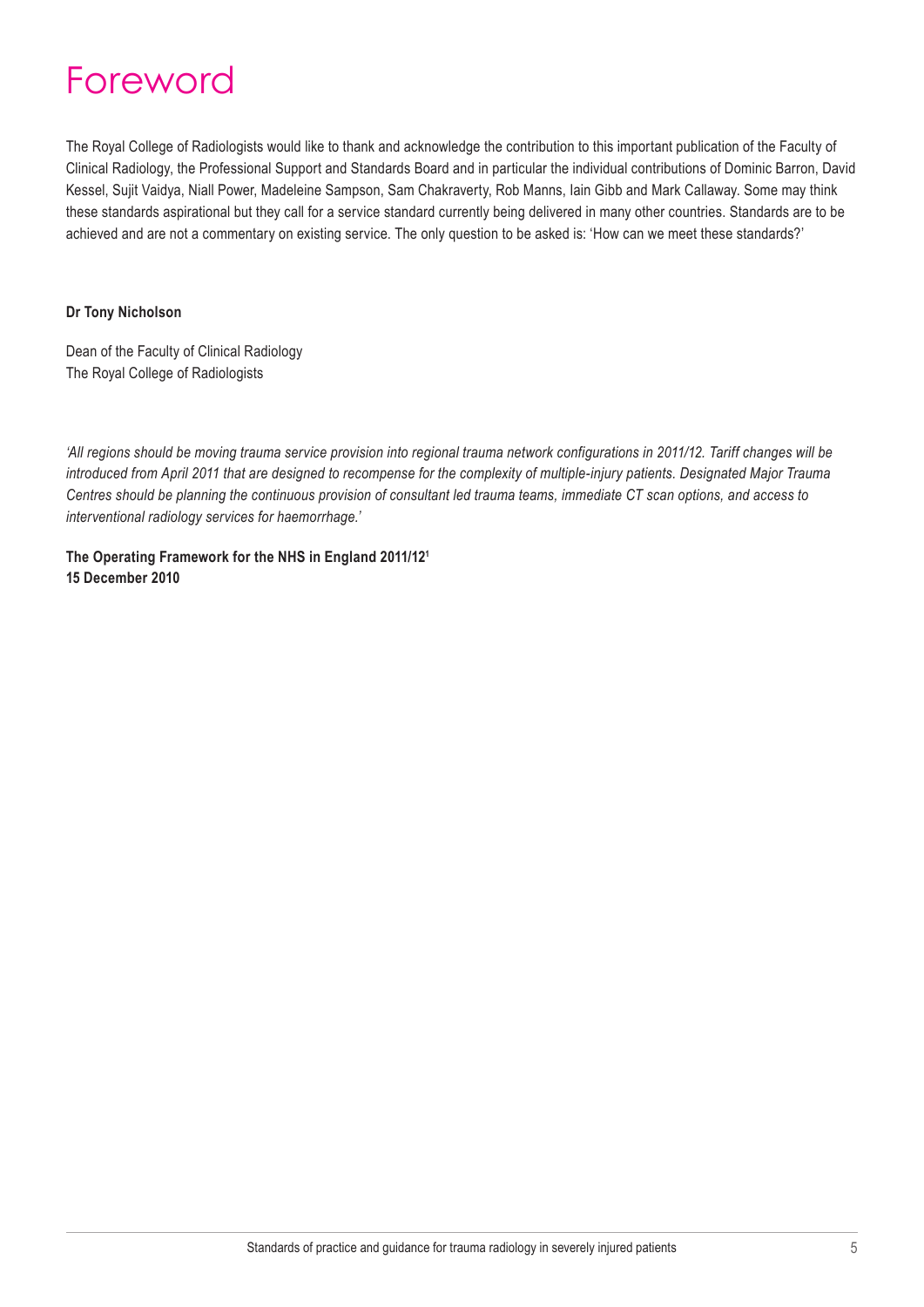## Introduction

This standard of practice guideline is intended to complement the recently published NHS report, *Regional Networks for Major Trauma*, 2 to which Fellows of The Royal College of Radiologists (RCR) contributed through the NHS Clinical Advisory Groups (CAGs) Report on Regional Trauma Networks. These standards of practice are written with the support of the National Clinical Director for Trauma Care under whose leadership the NHS CAG report was developed. These standards and guidelines should be read in conjunction with the NHS CAG publication which states the definitions and principles on which these are based.

Although the report is to be actioned by the NHS in England, a similar standard of care is appropriate in managing severely injured patients in other parts of the UK.

The purpose of this publication is, therefore, to set standards related to diagnostic and interventional radiology for use by major trauma centres (MTCs) and trauma units (TUs) relating to:

- How diagnostic imaging and interventional radiology services should be provided and used in the management of the severely injured patient
- **n** When diagnostic imaging and interventional radiology are appropriate and when they are contraindicated
- **n** What quality indicators can be used in the provision of diagnostic imaging and interventional radiology for trauma
- The provision of protocols for imaging and reporting that can be adapted according to loco-regional service requirements and equipment.

The standards reflect consensus opinion based on available evidence and best existing practice. As stated, they are intended for local and regional consideration for adoption and adaptation according to current and future resources.

They are based on the principle that the care provided to the trauma patient in the first few hours can be absolutely critical in terms of predicting longer-term recovery and that good trauma care involves getting the patient to the right place at the right time for the right treatment. The standards also recognise that in the overall management of the severely injured patient, from roadside to rehabilitation, diagnostic and therapeutic radiology plays a pivotal role but is but a small part of the whole management process.

The standards will deal largely but not exclusively with the severely injured patient (SIP) following major trauma. NHS Choices defines major trauma as 'multiple, serious injuries that could result in death or serious disability'.<sup>3</sup> These might include serious head injuries, severe gunshot wounds, falls, crush injuries or road traffic accidents. Major trauma is defined in the scientific literature using the Injury Severity Score (ISS).<sup>4</sup> The ISS is an anatomical scoring system derived from imaging and clinical examination which assigns a value to injuries in different parts of the body using the Abbreviated Injury Scale (AIS).<sup>5</sup> The highest scores from three different body regions are used to calculate a figure representing the severity of injury. An ISS greater than 15 is defined as major trauma. This would include serious injuries such as bleeding in the brain or a fracture of the pelvis and cases of multiple injuries, especially where the risk of haemodynamic instability is a consideration.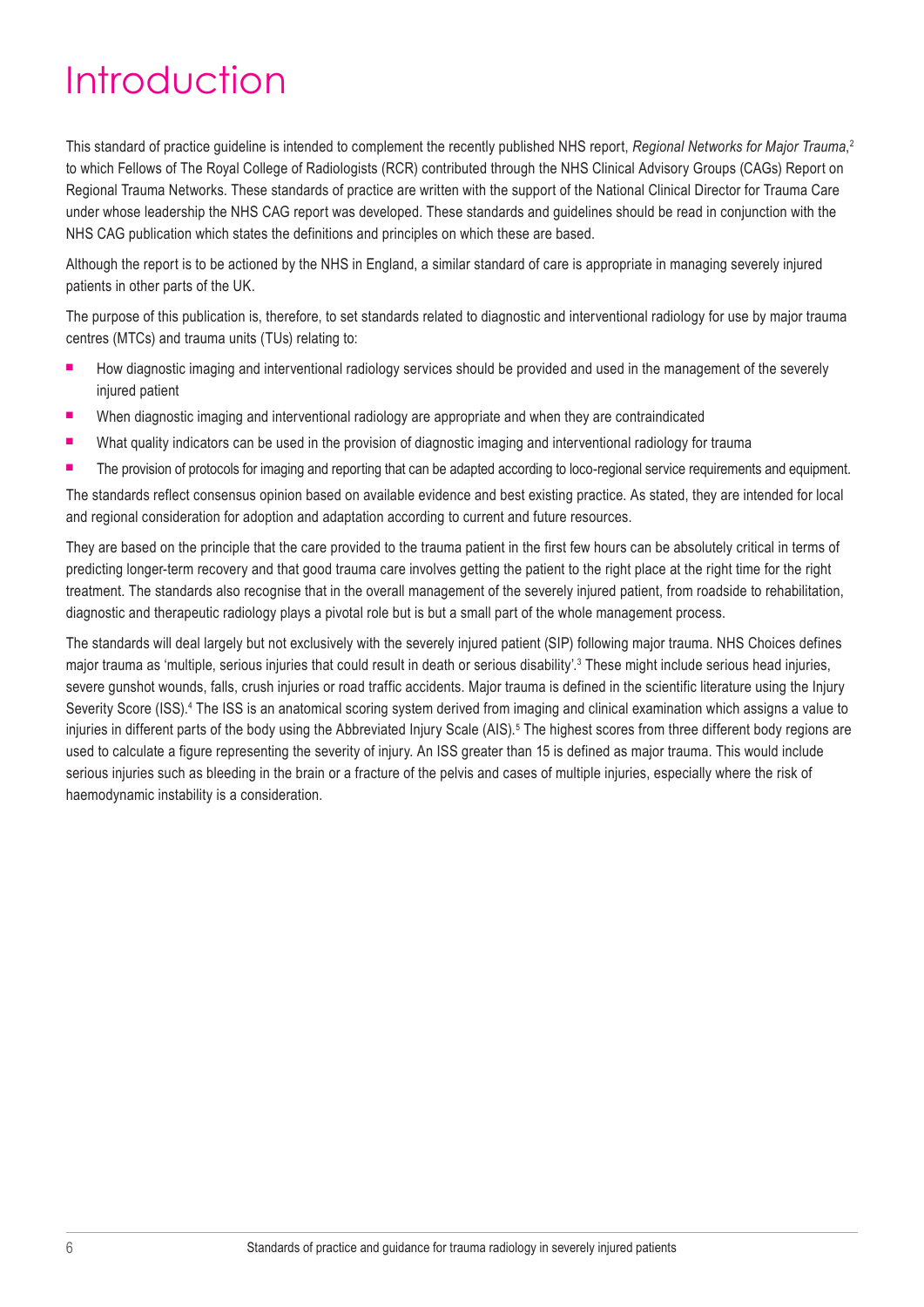The acute trauma setting is not the place for disagreements about the patient pathway. Immediate management decisions must be made by the designated trauma team leader.

## *Standard 1. The trauma team leader is in overall charge in acute care.*

## **Quality indicator**

MTCs and TUs will have multidisciplinary debriefings about SIPs on a regular basis to assess the process and adjust pathways if necessary. A radiologist involved in trauma management should attend such meetings. In addition, individual cases should be considered in the radiology department on a regular basis.

## **Imaging and intervention**

## *Radiologists*

Just as the trauma team leader must be an experienced consultant, there must also be consultant-delivered input for imaging and intervention.

## *Standard 2. Protocol-driven imaging and intervention must be available and delivered by experienced staff. Acute care for SIPs must be consultant delivered.*

## *Location and facilities*

The location of imaging facilities, their design and the equipment they contain should be based on the following principles.

- Speed is of the essence time is tissue, time is organs, time is life; delay is deterioration, disability and death.
- **n** Moving a severely injured patient introduces delays and can exacerbate blood loss. The less the patient is moved and the shorter the distance, the greater will be the chance of survival.
- **n** Imaging in SIPs more accurately delineates the extent of injury than clinical examination.
- The imaging technique of choice is the one which is definitive in the trauma setting. In SIPs this will most often be head-to-thigh contrast-enhanced multi-detector computed tomography (MDCT).
- $\blacksquare$  Definitive imaging should not be delayed by other, less accurate, investigations.
- **n** The imaging environment requires all the life support facilities available in the emergency room. This will include monitoring and gases. The room design should allow visual and technical monitoring of the patient by anaesthetic staff.

## *Standard 3. MDCT should be adjacent to, or in, the emergency room. Where this is not the case:*

- Transfers must be rehearsed and performed according to protocol
- Radiology departments in MTCs and TUs should plan to make this available in the near future.

## *Digital radiography*

Digital radiography (DR) must be present in the emergency room. A chest X-ray (CXR) might precede a MDCT scan if there is doubt about the side or presence of a pneumothorax in a patient with respiratory compromise. Once the decision is taken to request an emergency MDCT, plain films of the abdomen or pelvis are usually irrelevant and extremity imaging should be delayed until lifethreatening injuries have been diagnosed and treated. The British Orthopaedic Association and British Society of Spine Surgeons do not recommend plain films of the C-spine in a SIP and their standard of practice for C-spine clearance is CT.6

Cervical spinal injury precautions and pelvic binders should remain in place until the MDCT has been fully assessed.

Where severe injury is to the spine only, MDCT or MRI scan might be required but a plain film series of the cervical spine might also be indicated.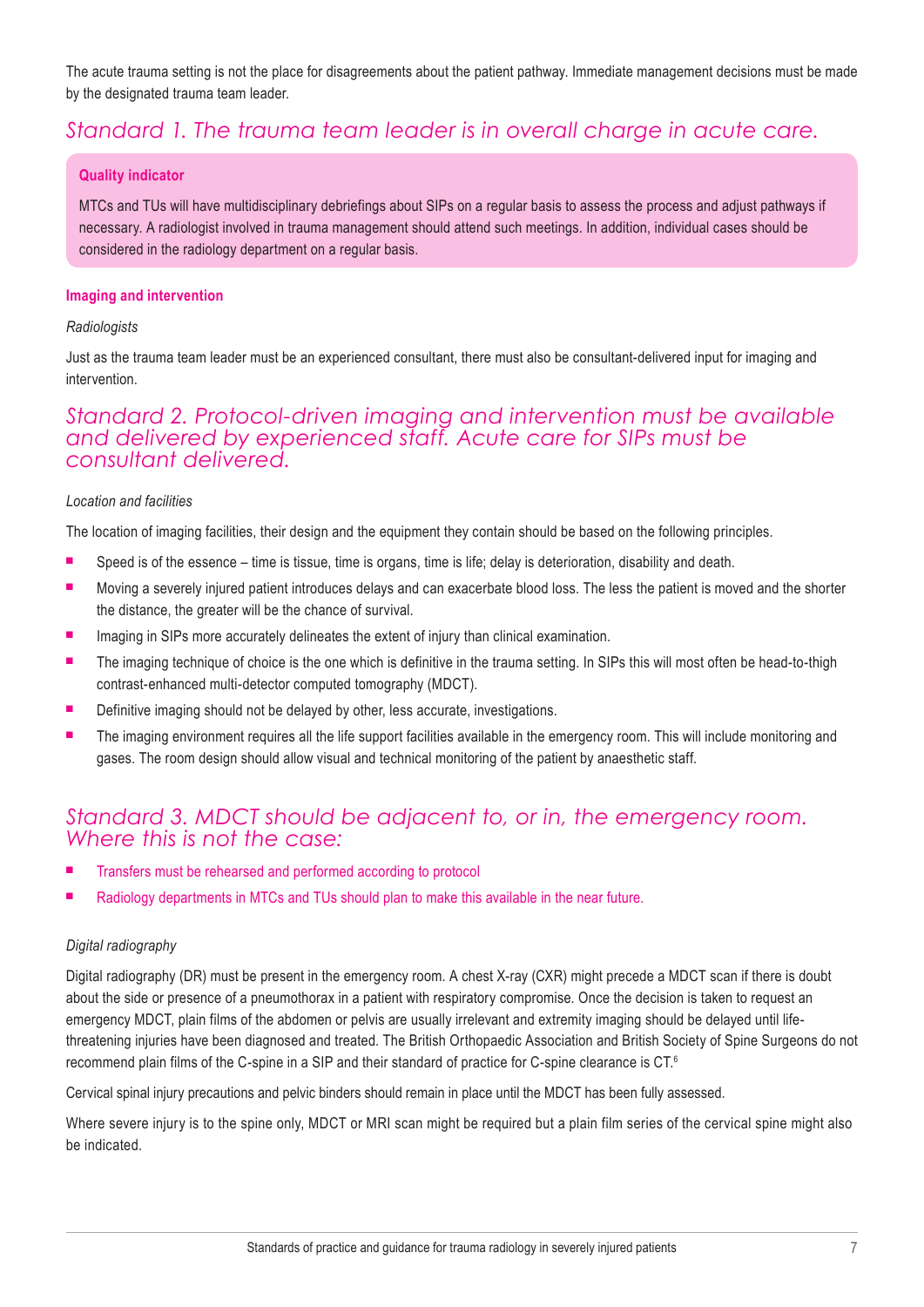## *Standard 4. Digital radiography must be available in the emergency room.*

## *FAST*

Focused abdominal sonography in trauma (FAST) does not offer any additional information to that obtained with a CT scan and should not be performed if it would delay transfer to CT. FAST is a poor discriminator of the requirement or otherwise for laparotomy in trauma. Studies have shown negative predictive values of only 50–63% for FAST in unstable patients.<sup>7,8</sup> FAST does have value in the diagnosis of pericardial effusion and in experienced hands might detect free intra-abdominal fluid in an otherwise non-compromised patient. It has an important role in triage when managing multiple SIPs simultaneously or in a major incident scenario. As with all imaging, a report on a FAST scan should be documented and the designation of the operator recorded.

## *Standard 5. If there is an early decision to request MDCT, FAST and DR should not cause any delay.*

#### *Quality indicator*

Where FAST or plain films have been used in a SIP, their use and value in that case should be evaluated in a multidisciplinary debriefing.

#### *Magnetic resonance imaging (MRI)*

MRI is not indicated in the setting of acute trauma care. However, in the MTC, it must be available 24 hours a day, seven days a week. It should be in the same building as the emergency department or, if it is in a different building, protocols should be in place for the transfer of critically injured patients if further management is dependent on MRI in the first 12 hours. In a TU without access to 24-hour MRI, formal written protocols should be in place for the transfer of patients to a facility that has 24-hour MRI.

## *Standard 6. MRI must be available with safe access for the SIP.*

#### **Quality indicator**

Availability of clear protocols for the transfer of SIPs to MRI facilities within 12 hours.

#### **Indications for imaging in the SIP**

As stated above, there may be indications for plain DR but these should never delay an MDCT if a decision has been taken early that this is the imaging modality of choice. There may be circumstances where imaging is inappropriate; for example, where a SIP is admitted with profound shock, is not responding to intravenous fluids and the site of bleeding is clear from the mechanism of injury and rapid assessment. Such patients may be best taken straight to theatre. The more accessible the MDCT scanner is to the emergency room and the more efficient CT transfer organisation is, the less frequently this should happen.

A polytrauma protocol MDCT is indicated when:

- $\blacksquare$  There is haemodynamic instability
- **n** The mechanism of injury or presentation suggests that there may be occult severe injuries that cannot be excluded by clinical examination or plain films
- FAST (if used) has demonstrated intra-abdominal fluid
- If plain films suggest significant injury, such as pneumothorax, pelvic fractures
- Obvious severe injury on clinical assessment.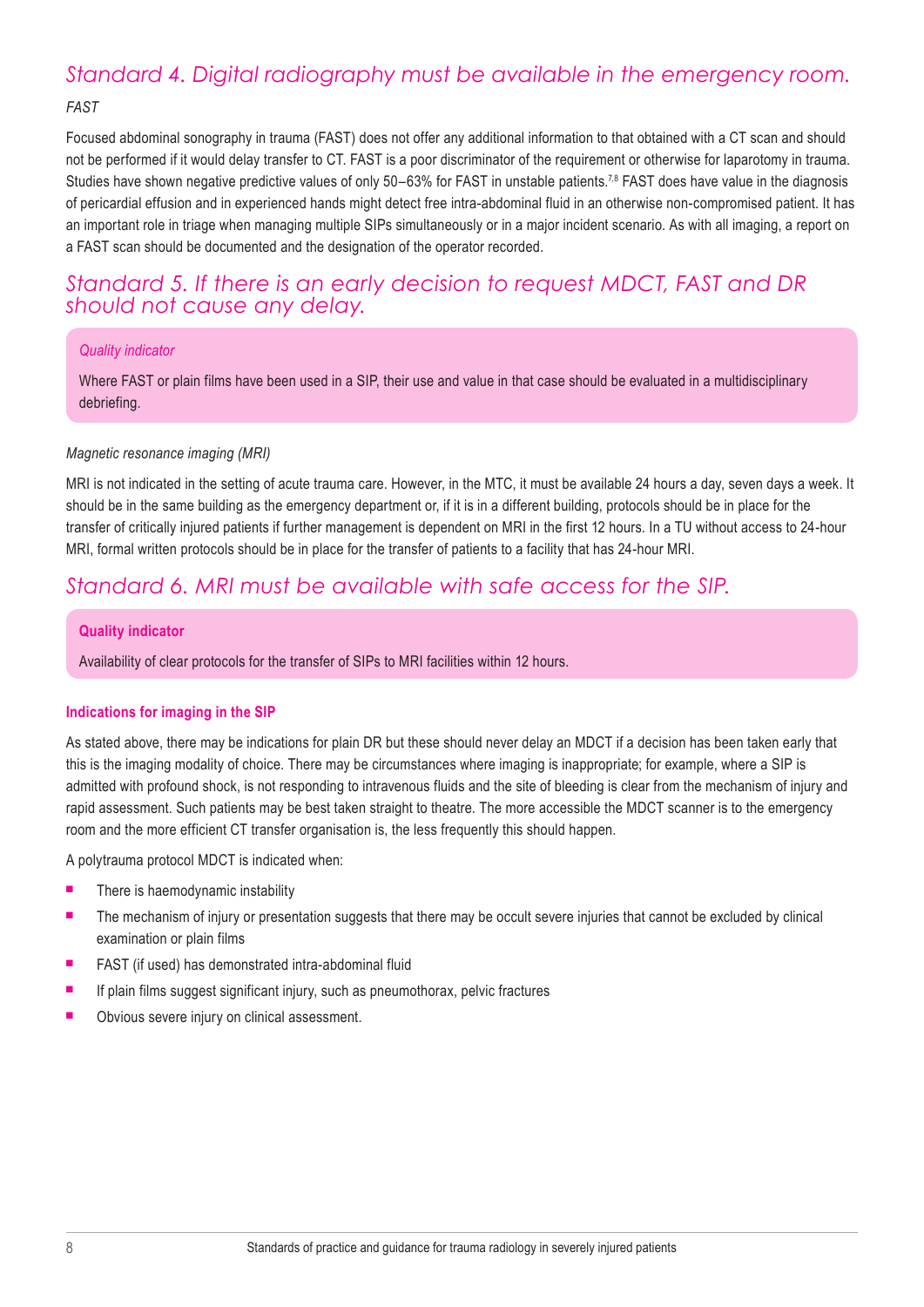*Standard 7. A CT request in the trauma setting should comply with the Ionising Radiation (Medical Exposure) Regulations 20009 (IR(ME)R) justification regulations like any other request for imaging involving ionising radiation.*

## **Quality indicator**

An annual audit of justification in trauma imaging should be carried out by the radiology department.

*Appendix 1 demonstrates a sample request card which trusts can modify according to local needs.*

*NOTE: Some MTCs in other European and North American countries have adopted a 'CT first' protocol. The UK awaits the results of the Randomized study of Early Assessment by CT scanning in Trauma patients (REACT) trial currently recruiting patients to a CT-first or*  resuscitation-first protocol in the Netherlands. The result of that study might supersede the indications above and major trauma itself *may justify immediate MDCT*10 *delaying only in the resuscitation area for time-critical interventions such as securing an airway or profound hypotension.* 

## **Preparation and transfer to MDCT**

There should be agreed local protocols with clear attribution of responsibility for every stage.

#### *Request for MDCT*

Clear protocols must exist for notifying the CT department of the need for urgent imaging and how the department will respond to ensure that the scanner is clear to receive the incoming injured patient. It must be clear who is responsible for this at both ends. There should be a detailed polytrauma request form (see Appendix 1).

#### *Transfer route to CT*

This must be established in advance. Transfer staff should be notified well in advance.

#### *IV access*

Right antecubital access is preferred for contrast administration (left-sided injections compromise interpretation of mediastinal vasculature). However, if arm vein access is not possible and a central line is in situ, it should be of a type that can accept 4 ml contrast/ second via a power injector. This might require local negotiation with emergency department doctors beforehand.

#### *Pelvic fracture*

If a pelvic fracture is suspected, a temporary pelvic stabilisation (wrap, binder and so on) should be applied before MDCT.

#### *Limb fractures*

Rapid immobilisation such as air splints. Only immediately limb conserving manipulations/splinting should be performed prior to CT.

#### *Urinary catheter*

All significantly injured patients without obvious contraindications should be catheterised unless this would delay transfer to CT. The catheter should be clamped prior to MDCT.

#### *Pregnancy*

There must be awareness of pregnancy status in female SIPs of childbearing age. The health of the mother takes precedence over the health of the fetus and, if appropriate, modification of pathways should be decided by the trauma team leader and consultant radiologist.

## *Standard 8. There should be clear written protocols for MDCT preparation and transfer to the scan room.*

#### **Quality indicator**

Such protocols should be written and available and the process should be a statutory evaluation at debriefing.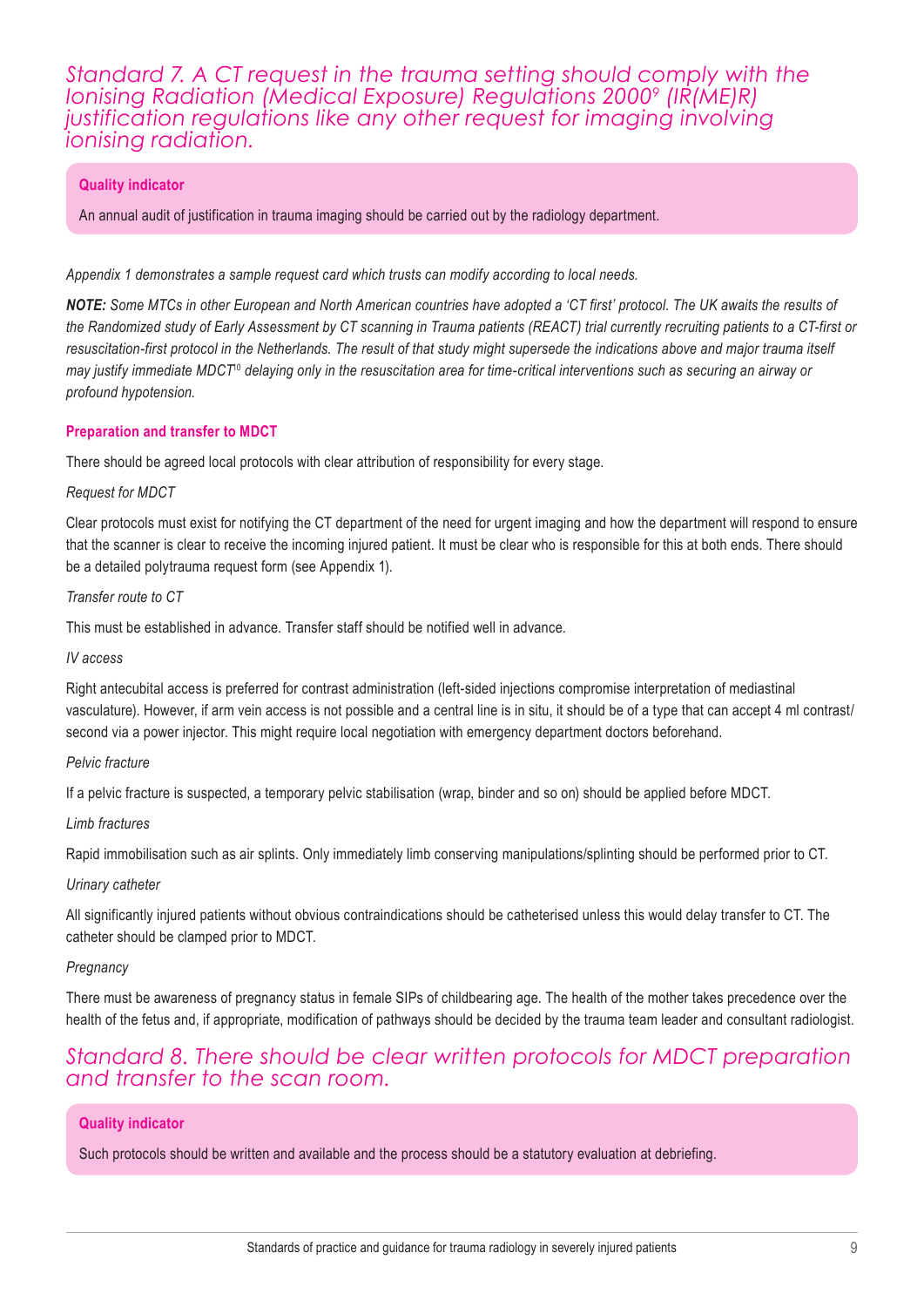## **MDCT imaging protocols**

Whole-body MDCT has been shown to be a predictor of survival in SIPs when compared to no CT or targeted CT.<sup>11</sup>

Clearly there are many abnormalities that might be detected on whole-body MDCT in the SIP and protocols should be designed to image these as clearly as possible. Protocols should be the same across networks so that repeat scanning is not required where transfer is necessary.

Where active contrast extravasation is seen, the on-call interventional radiologist should be informed immediately along with the trauma team leader. Where findings are equivocal, the on-call consultant radiologist should be asked for an immediate opinion.

Examples of polytrauma CT protocols are listed in Appendix 2. An MDCT protocol should be agreed across a trauma network to ensure consistency and obviate the need for repeat scanning if transfer is necessary.

The NHS CAG document<sup>2</sup> refers to the patient who is 'stable enough to undergo MDCT'. The phrase used reflects the difficulty in being too prescriptive in giving guidance about the stability of a SIP and fitness for investigation. It can be argued that the greater the haemodynamic instability, the greater the requirement for accurate diagnosis to allow targeted surgery/intervention. In the perfect emergency room environment where all imaging is immediately co-located, there should only be a very small minority of patients who are too unstable for MDCT. Such patients would probably require open procedures in the emergency room environment. However, local circumstances will vary and undoubtedly such decisions have to be made at the time by the trauma team leader after consultation.

Protocols for unstable patient transfer should take account of unit geography and be rehearsed to maximise the proportion of patients who can access CT.

*Standard 9. Whole-body contrast-enhanced MDCT is the default imaging procedure of choice in the SIP. Imaging protocols should be clearly defined and uniform across a regional trauma network.* 

*Standard 10. Future planning and design of emergency rooms should concentrate on increasing the numbers of SIPs stable enough for MDCT and intervention.*

## **Quality indicator**

Imaging and reporting protocols should be agreed across referral regions and written protocols must be available.

## **Reporting**

The initial MDCT should be attended by an appropriately trained on-call radiologist. Trainees should involve on-call consultant radiologists as soon as possible.

## **Reporting follows the Advanced Trauma Life Support (ATLS)**12 **system in that there should be an initial primary survey followed by a secondary survey.**

#### **Initial primary survey review**

The aim of this is to give an immediate indication of the major life-threatening injuries while active management continues. The initial images should be reviewed looking for thoracic injuries that might impair breathing, vascular injuries that might cause bleeding and neurological injuries that might cause disability if not treated rapidly. A suggested CT primary survey pro forma is provided in Appendix 3. Such a form should be filled in at the time, signed and dated. A copy should be handed to the trauma team leader and a duplicate scanned into radiology information system (RIS).

The clinical team should fill in their contact details so that when the full trauma pro forma report is completed, all the necessary points of contact are available.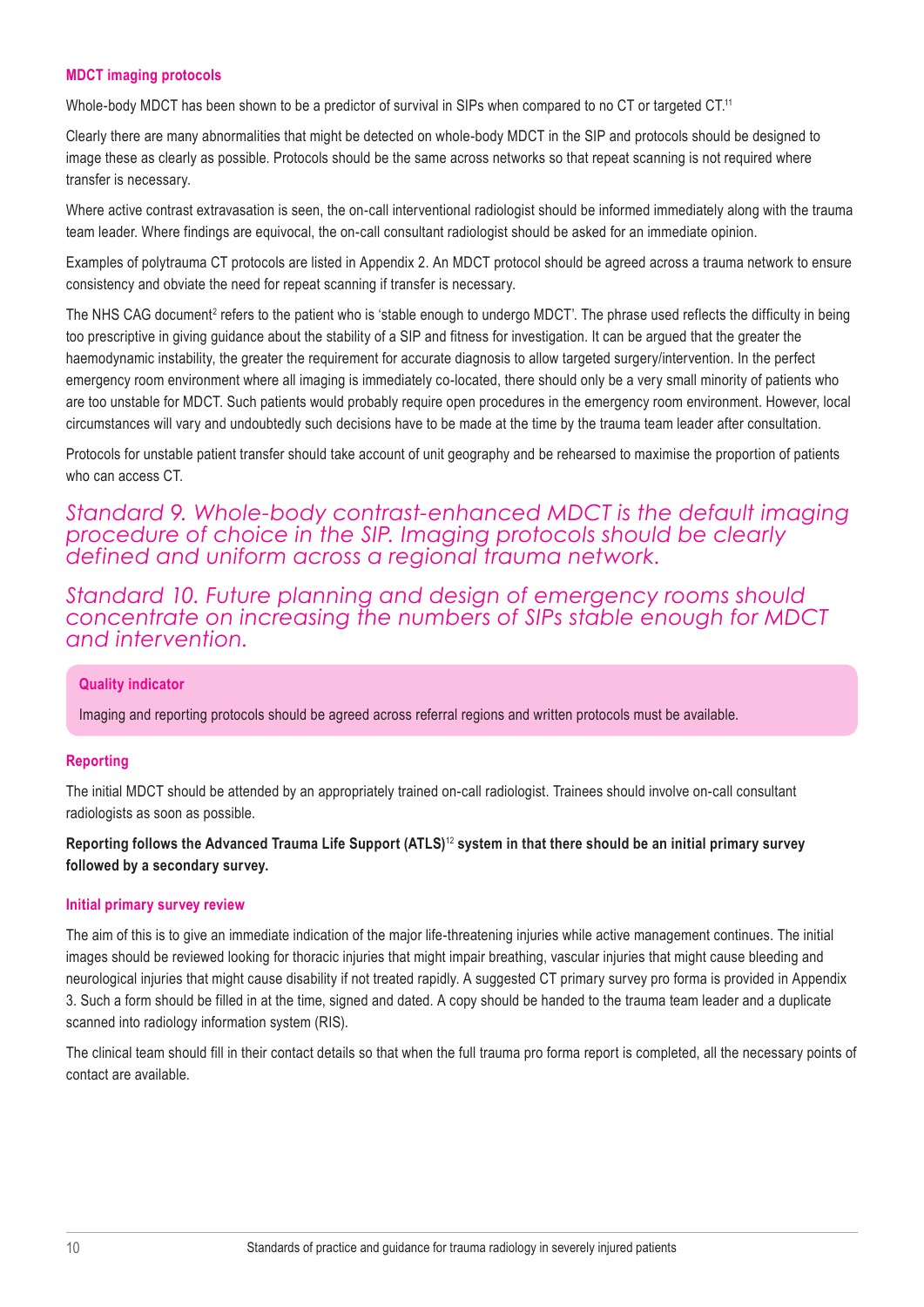## *Standard 11. The primary survey report should be issued immediately to the trauma team leader. It should be signed and designated and a copy should be retained in the CT department (or RIS).*

## **Secondary/definitive survey**

Once the initial scan results and pro forma have been communicated to the trauma team, the scan should be carefully reviewed against a written set of criteria and the secondary trauma report completed (Appendix 4). This should be performed by a consultant radiologist or in consultation with a consultant radiologist who may provide this report via a teleradiology link of suitable quality.<sup>13</sup>

*NOTE: Radiologists working remotely for teleradiology companies have imaging equipment that allows diagnostic reports in real time*  and the UK military have reporting facilities in the UK that allows accurate reporting of trauma scans from field hospitals anywhere in the *world, although they do deploy radiologists on site to cope with rapid fluctuations in patient care.*

All the areas listed in Appendix 4 should be reported on. This report should be completed within one hour to ensure there is no unnecessary delay to clinical management. Any significant findings particularly where there is a variance to the initial primary survey report should be telephoned through to relevant clinicians. Again, the list of contact details will be invaluable where there is a change in findings.14

## *Standard 12. On-call consultant radiologists should provide the final report on the SIP within one hour of MDCT image acquisition.*

*Standard 13. On-call consultant radiologists must have teleradiology*  facilities at home that allow accurate reports to be issued within one hour *of MDCT image acquisition.*

## **Quality indicator**

All imaging should be discussed at debriefing meetings and errors of protocol or fact discussed at discrepancy meetings.<sup>15</sup>

## **Interventional radiology (IR)**

The role of IR in the SIP is to stop haemorrhage as quickly as possible with minimal interference to the patient's already damaged physiology. It is as much a form of damage control as pressing on a bleeding artery or surgical packing. Information supplied by MDCT is key to informing the decision-making process and guiding a catheter to the haemorrhage site. It is likely that there will never be Level 1 evidence for endovascular techniques in trauma but, with this caveat, there are no significant contraindications to the use of IR to arrest haemorrhage in major trauma. There is a growing body of Level 2/3 evidence for its safety, efficacy, speed and costeffectiveness.

The decision on whether a patient with traumatic haemorrhage undergoes endovascular treatment, open surgery, a combination of the two or non-operative management (NOM) is typically a decision made by both the trauma team leader and the interventional radiologist after consultation with other consultants involved (Appendix 5). Decisions must be made quickly and should be driven by agreed algorithms. Establishing routes of communication between the services is paramount.

A checklist of quality indicators for IR is provided in Appendix 6.

#### **Endovascular theatres (see Appendix 6)**

When IR is indicated in SIP management, rapid access to endovascular intervention is essential. Therefore, angiography facilities should be located as close as possible to the emergency department and should certainly be in the same building and on the same floor. In future, angiography suites should be co-located within an acute theatre complex/emergency room that provides surgical and anaesthetic support to acutely ill patients. Such facilities are not yet available in the UK.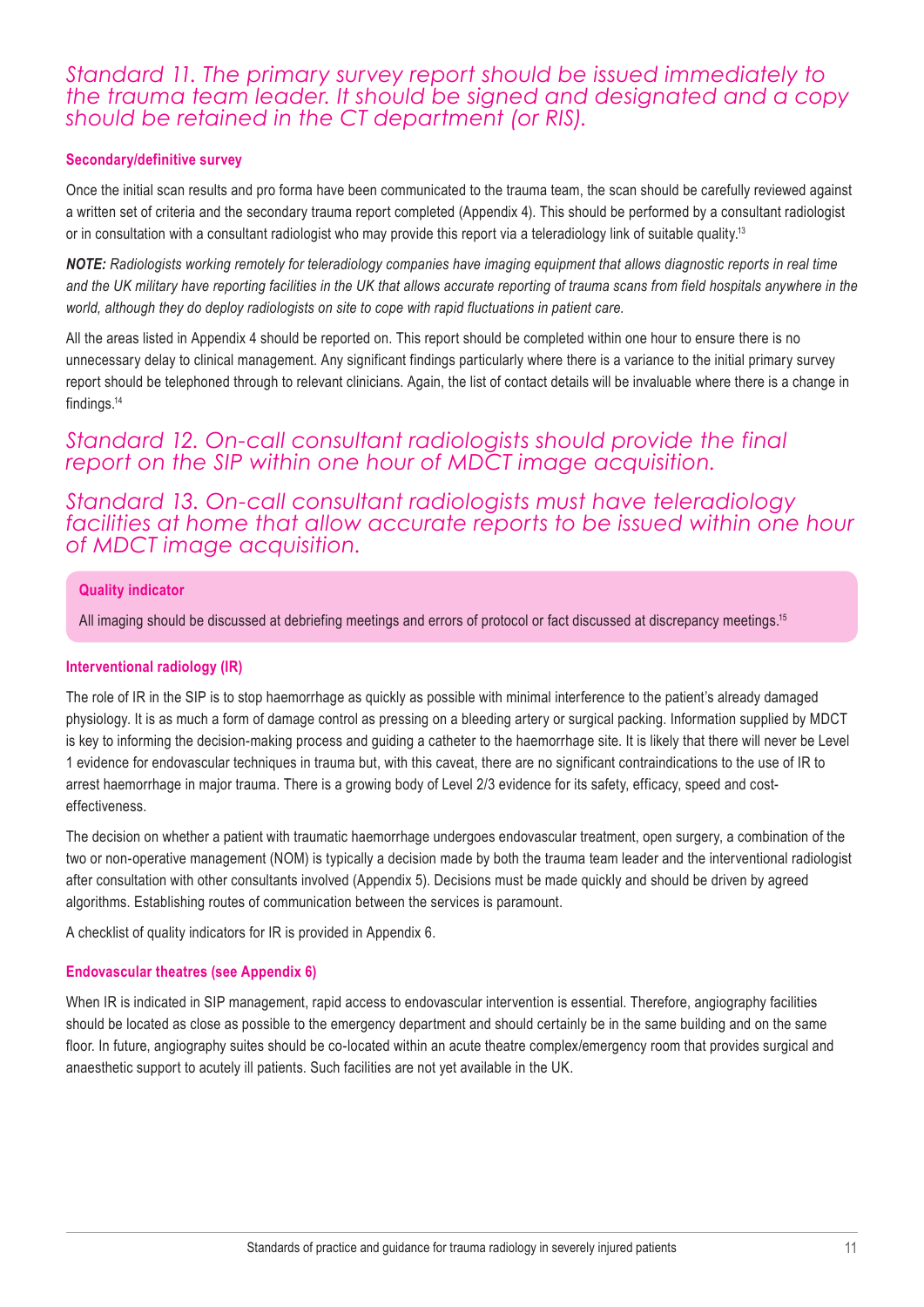## *Standard 14. IR facilities should be co-located to the emergency department.*

## **Facilities (see Appendix 6)**

Angiography suites must have modern (installed within the last ten years) fixed C-arm imaging equipment. Rooms need to be large enough to handle the numerous individuals who accompany the very unstable trauma patient.

They should have the same facilities as an operating theatre and ideally should have positive pressure air change.

Portable C-arm equipment should only be used in the context of immediate stabilisation by occlusion balloon inflation. Portable units do not offer the same imaging quality as fixed units and there is evidence of patient harm occurring with the use of such units principally due to poor image quality.16

In addition, portable units can only operate for a limited time before overheating.

## *Standard 15. Angiographic facilities and endovascular theatres in MTCs should be safe environments for SIPs and should be of theatre standard.*

## **Protocols**

Local services should take particular care to develop transfer protocols, for both internal and external anaesthetic supported transfer. A frequent source of delay in many centres is the internal transfer of haemodynamically compromised patients for CT imaging or embolisation. Agreed pathways and improvements to local environment should be prioritised to minimise delay while maintaining patient safety.

## *Standard 16. Agreed written transfer protocols between the emergency department and imaging/interventional facilities internally or externally must be available.*

## **Workforce (see Appendix 6)**

Adequate staffing levels (radiologist, radiographer and nursing staff) must be available. Much trauma occurs outside normal working hours and the best clinical outcomes are achieved by rapid access to a consultant-led and delivered IR service.

If resident on-call IR staff are not considered necessary, early warning systems for on-call IR teams should be in place. The priority must be at all times to develop systems that reduce the key clinical criterion of the total time to arrest haemorrhage.

## *Standard 17. IR trauma teams should be in place within 60 minutes of the patient's admission or 30 minutes of referral.*

## **Consumable equipment (see Appendix 6)**

There should be a full range of occlusion balloons, catheters, embolic materials and stent grafts available and there should be a robust system in place for replacement of used items. The use of embolisation packs are particularly recommended, especially on rare occasions when procedures are being undertaken outside the routine angiographic environment.

## *Standard 18. Any deficiency in consumable equipment should be reported at the debriefing and be the subject of an incident report.*

## **Audit and morbidity and mortality meetings**

Multidisciplinary team audit including all involved specialties is essential to improve and maintain high-quality clinical services. Radiologists should ensure they participate in ongoing audit of trauma services and contribute to local and national audit mechanisms.

Approved by the Board of the Faculty of Clinical Radiology: 25 February 2011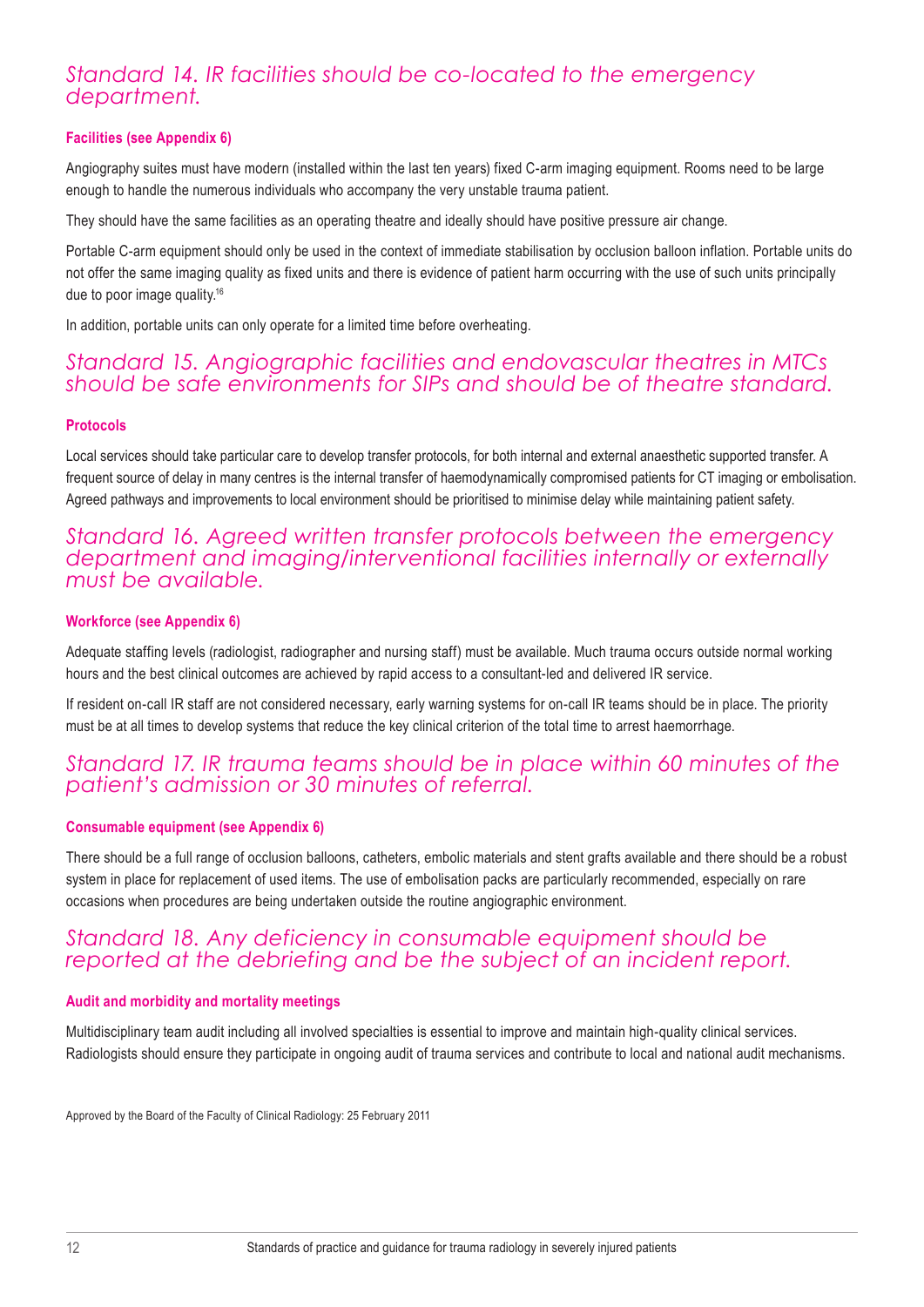## References

- 1. Department of Health. *The Operating Framework for the NHS in England 2011/12*. http://www.dh.gov.uk/en/ Publicationsandstatistics/Publications/PublicationsPolicyAndGuidance/DH\_122738 (last accessed 26/4/11)
- 2. NHS Clinical Advisory Group. *Regional Networks for Major Trauma*. http://www.excellence.eastmidlands.nhs.uk/welcome/ improving-care/emergency-urgent-care/major-trauma/nhs-clinical-advisory-group/ (last accessed 26/4/11)
- 3. NHS Choices. http://www.nhs.uk/NHSEngland/AboutNHSservices/Emergencyandurgentcareservices/Pages/Majortraumaservices. aspx (last accessed 26/4/11)
- 4. Baker SP, O'Neill B, Haddon W Jr, Long WB. The injury severity score: a method for describing patients with multiple injuries and evaluating emergency care. *J Trauma* 1974; **14:** 187–196.
- 5. Copes WS, Sacco WJ, Champion HR, Bain LW. Progress in Characterising Anatomic Injury. In: Proceedings of the 33rd Annual Meeting of the Association for the Advancement of Automotive Medicine, Baltimore, MA, USA: 205–218.
- 6. British Orthopaedic Association and British Association of Spinal Surgeons. *Standards for Trauma (BOAST). Spinal clearance in the trauma patient*. London: BOA, 2008.
- 7. Friese RS, Malekzadeh S, Shafi S, Gentilello LM, Starr A. Abdominal ultrasound is an unreliable modality for the detection of hemoperitoneum in patients with pelvic fracture. *J Trauma* 2007; **63:** 97–102.
- 8. Tayal VS, Nielsen A, Jones AE, Thomason MH, Kellam J, Norton HJ. Accuracy of trauma ultrasound in major pelvic injury. *J Trauma-Injury Infection & Critical Care* 2006; **61:** 1453–1457.
- 9. Department of Health. *The Ionising Radiation (Medical Exposure) Regulations 2000 (together with notes on good practice)* http:// www.dh.gov.uk/en/Publicationsandstatistics/Publications/PublicationsPolicyAndGuidance/DH\_4007957 (last accessed 19/5/11)
- 10. Saltzherr TP, Fung Kon Jin PH, Bakker FC *et al.* An evaluation of a Shockroom located CT scanner: a randomized study of early assessment by CT scanning in trauma patients in the bi-located trauma center North-West Netherlands (REACT trial). *BMC Emerg Med* 2008; **8:** 10.
- 11. Huber-Wagner S, Lefering R, Qvick LM *et al*. Effect of whole-body CT during trauma resuscitation on survival: a retrospective, multicentre study. *Lancet* 2009; **373:** 1455–1461.
- 12. http://www.facs.org/trauma/atls/about.html (last accessed 26/4/11)
- 13. The Royal College of Radiologists. *Standards for the provision of teleradiology within the United Kingdom. London: The Royal College of Radiologists*, 2010.
- 14. The Royal College of Radiologists. *Standards for the communication of critical, urgent and unexpected significant radiological findings. London: The Royal College of Radiologists*, 2008.
- 15. The Royal College of Radiologists. *Standards for Radiology Discrepancy Meetings. London: The Royal College of Radiologists*, 2007.
- 16. MHRA. *Joint Working Group to produce guidance on delivering an Endovascular Aneurysm Repair (EVAR) Service*. London: MHRA, 2010. http://www.mhra.gov.uk/Publications/Safetyguidance/Otherdevicesafetyguidance/CON105763 (last accessed 26/4/11)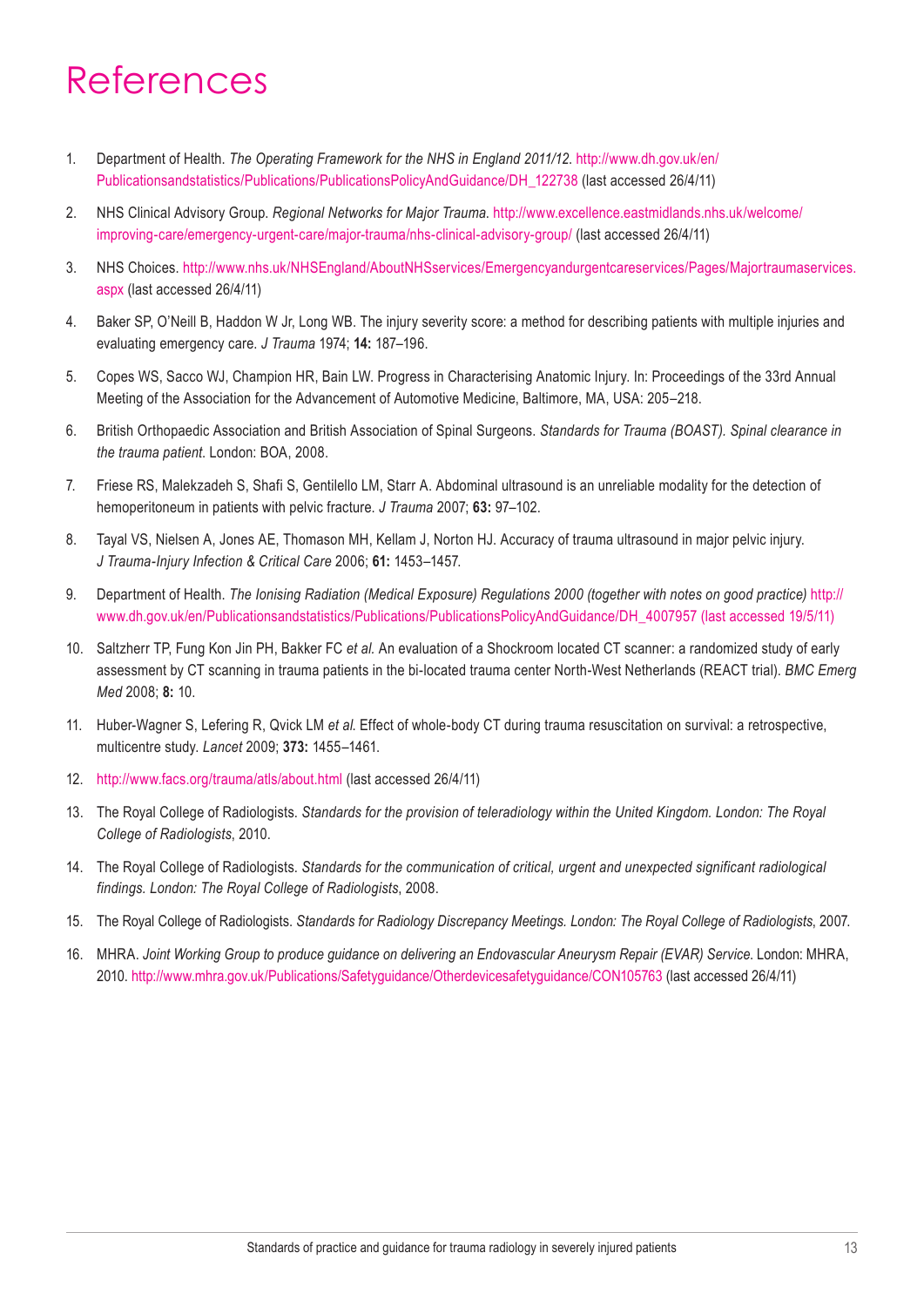## *Appendix 1. Sample whole-body trauma CT request form*

| Patient name:                                |                                     | DOB:         |           |
|----------------------------------------------|-------------------------------------|--------------|-----------|
| Address:                                     |                                     | Sex:         |           |
| Consultant:                                  |                                     |              |           |
|                                              | Indication                          |              |           |
| <b>RTA</b>                                   | Injury to more than one body region |              |           |
|                                              | Fatality at scene                   |              |           |
|                                              | High speed impact                   |              |           |
| Fall                                         | Injury to more than one body region |              |           |
|                                              | Fall from over 3 m                  |              |           |
| Assault                                      | Injury to more than one body region |              |           |
| Reduced GCS with unknown mechanism of injury |                                     |              |           |
| Other (Please specify)                       |                                     |              |           |
| <b>Current GCS</b>                           |                                     |              |           |
| Haemodynamically                             | Stable:                             |              | Unstable: |
|                                              | Clinical regions of concern         |              |           |
| Head                                         |                                     | Abdo pelvis  |           |
| C spine                                      |                                     | All          |           |
| Thorax                                       |                                     | None         |           |
| Clinical questions to be<br>answered:        |                                     |              |           |
| <b>LMP</b>                                   |                                     | Catheterised |           |
| Referring doctor                             |                                     | Date         |           |
| Signature                                    |                                     |              |           |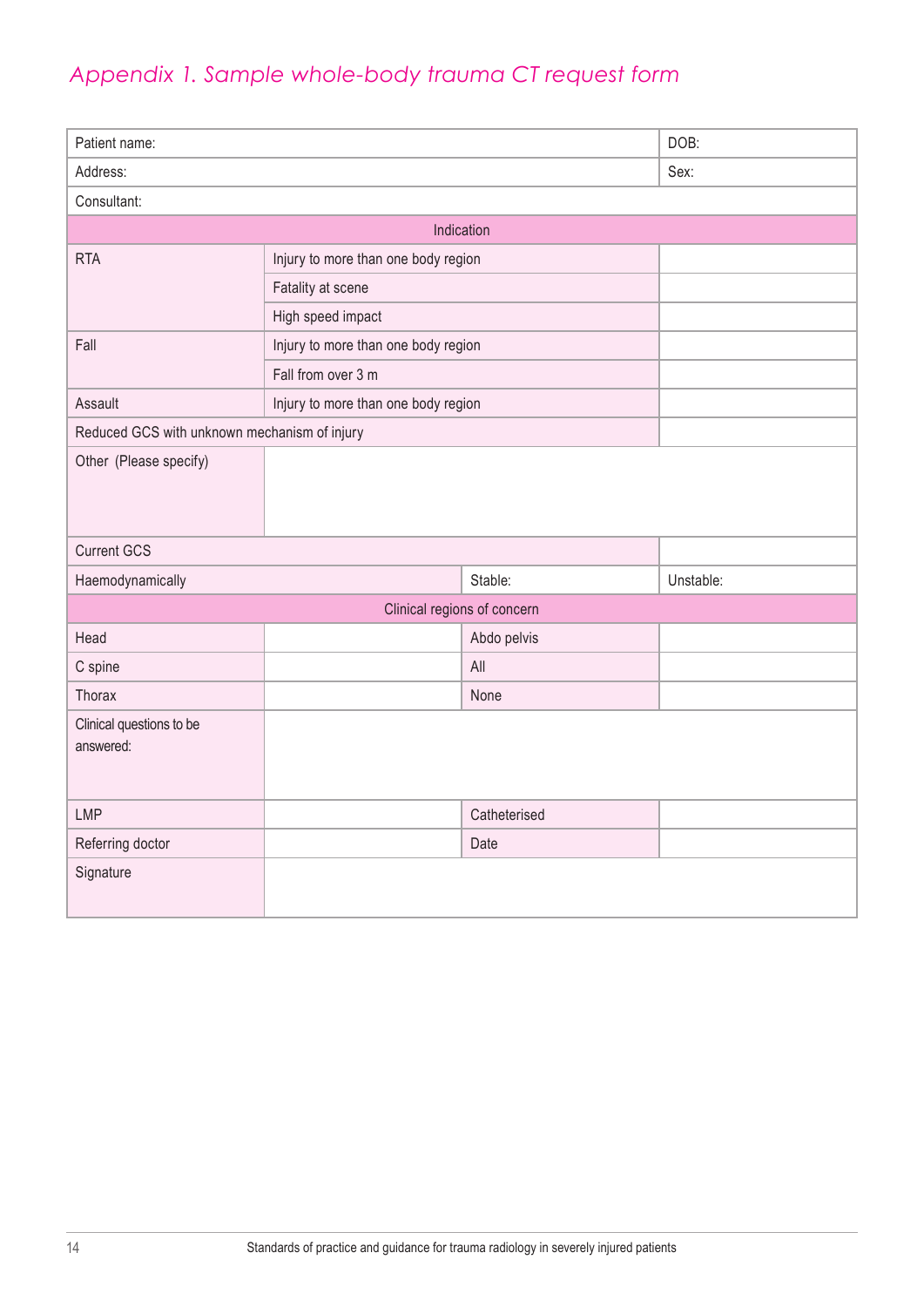## *Appendix 2. Examples of polytrauma protocols*

## **Example 1.**

Paediatric trauma patients should be referred to a paediatric radiologist.

## **The haemodynamically stable SIP**

Clamp urinary catheter before patient leaves emergency department.

**Oral contrast:** Not required for standard protocol.

**Rectal contrast:** When there is penetrating trauma to the abdominal or pelvic cavity, there is a strong argument for using rectal and oral contrast to help detect bowel injury. Give 1000 ml 2% iodinated contrast delivered via a drip system and ballooned Foley catheter.

**Intravenous contrast:** 150 ml @ 3 ml/sec. Venous access whenever possible should be via an anticubital fossa vein. Avoid small peripheral lines on backs of hands, central lines etc. Ideally use a right arm injection and commence scanning at 25 seconds.

**Scan from C6 to groin:** Thorax should be in arterial phase (25 secs), abdominal and pelvic imaging should then follow aiming to commence scanning the liver and spleen at 60 to 65 seconds.

Modify times for the elderly.

In order

- 1. Standard head CT
- 2. Cervical spine

Collimation: 1.25 mm Coverage: C<sub>0</sub>-bottom of T<sub>1</sub>

Reformats: standard sagittal and coronal

- 3. Chest, abdomen, pelvis
- 4. Collimation 2.5 mm. In obese patient or if other technical problems, 5 mm may be a compromise option. Thin slice but noisy images are not helpful.

Reformats – reconstruct 2.5 mm sagittal and coronal reformats for dorsal spine and lumbar spine. If suspicion of pelvic trauma, reconstruct pelvic images at 2.5 mm then do coronal reformats. A coronal soft tissue reformat of chest, abdomen and pelvis often helpful, particularly when discussing findings with clinicians.

#### **The haemodynamically unstable SIP**

This is aimed at a specific subset of patients where CT forms part of the ATLS primary survey, with the focus of the study aimed at detecting acute life-threatening injuries. This should be used where there is clinical evidence of bleeding or a high likelihood of vascular trauma.

The protocol is particularly aimed at the identification and characterisation of potential bleeding.

Clamp urinary catheter before leave emergency department

**Oral contrast:** not required.

**Rectal contrast:** not required.

**Reformats:** as per polytrauma protocol

- 1. Standard head CT
- 2. Cervical spine
	- Collimation: 1.25 mm
	- **n** Coverage:  $C_0$ –bottom of T<sub>1</sub>
	- $\blacksquare$  Reformats: standard sagittal and coronal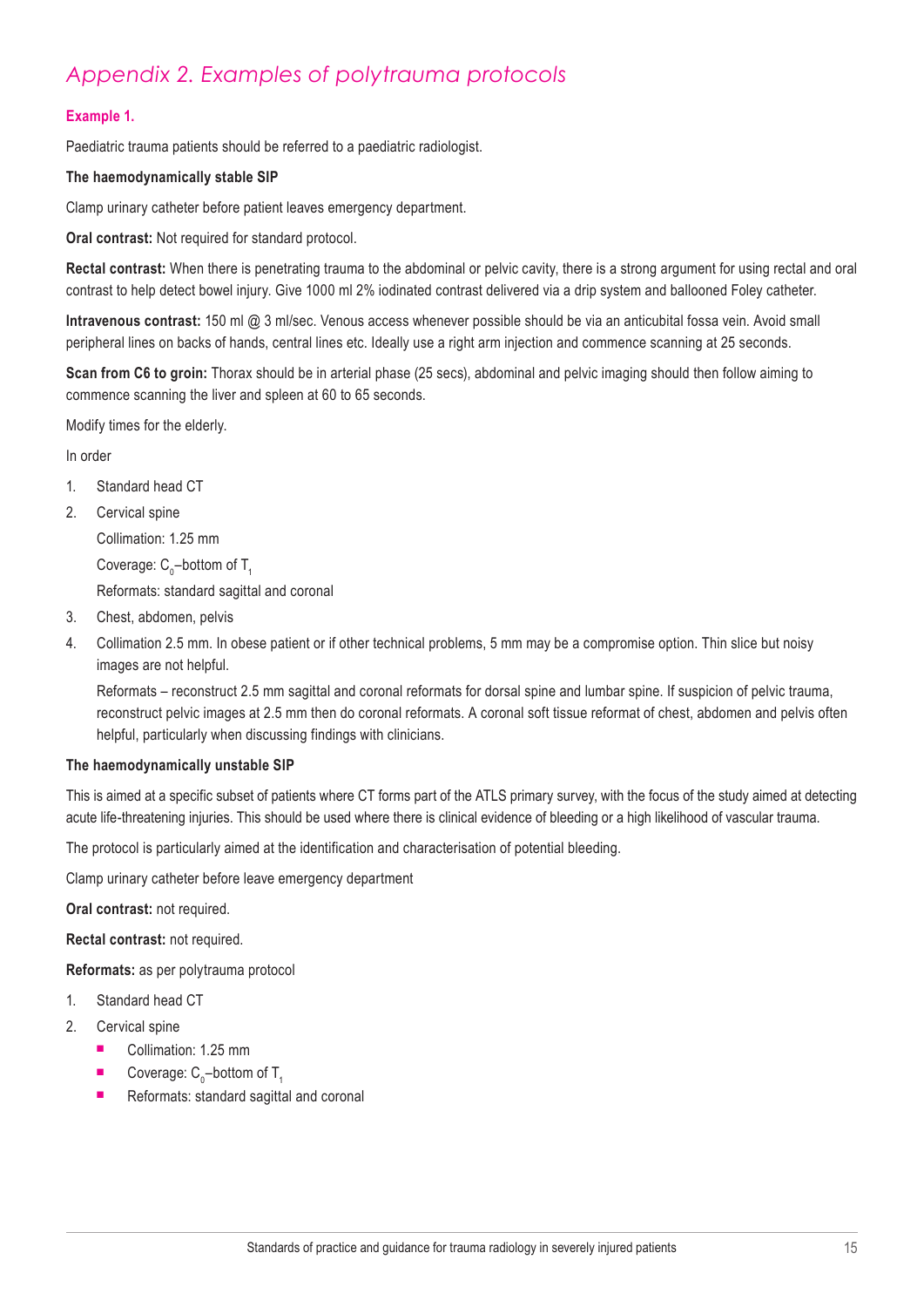## 3. Chest, abdomen, pelvis and extend to knees if possible.

Non-contrast-enhanced volume is of no value in trauma.

- a) Arterial phase volume.
	- Intravenous contrast: 150 ml @ 3 ml/sec. Use a right antecubital vein injection and commence scanning at 25 seconds. Scan from C6 to groin (see thoracic aortic protocols). Modify times for older patients etc.
	- Collimation: 1 mm. For obese patient or other technical problems, 2.5–5 mm.
- b) Portal venous phase. The abdomen and pelvis should be routinely rescanned in PV phase (not before 60–65 seconds, later for the elderly).
	- Collimation: 2.5 mm. Domes of diaphragm to below symphysis pubis
	- Reformats reconstruct 2.5 mm for dorsal spine and lumbar spine. Sagittal and coronal reformats.
- c) Delayed phase. Abdomen and pelvis 60 seconds post-commencement portal venous phase.
	- <sup>n</sup> Collimation: 2.5 mm. The initial images should be reviewed on the scanner console and delayed imaging performed through all areas suspicious for active bleeding or where solid organ injury detected.

## *Key points*

You are looking for foci of active bleeding and trying to determine whether these are arterial or venous in origin. Active arterial bleeding is rarely self-limiting so urgent treatment is required. Where there is definite active bleeding, this MUST be discussed with the on-call vascular radiologist; where the findings are equivocal, the on-call CT consultant. In addition, ensure that the relevant clinician is kept fully informed.

## **Example 2.**

Patient preparation - refer all PAEDIATRICS to a paediatric consultant

- Clamp urinary catheter prior to leaving emergency department (ED) (especially if bladder trauma)
- $\blacksquare$  Oral water unless it delays the scan
- **n** Remove radio-opaque objects
- $\blacksquare$  Patient on a spinal board (ED to do this)
	- Head towards gantry (do not use head rest)
	- Arms by side for head/neck CT and support
	- Arms up if poss. For chest/abdomen

Head – routine head (spiral) in head folder

- **n** Lateral topogram
- $\blacksquare$  5 mm axial slices over view whole-head recon
- 1 mm axial slices cranium whole-head recon
- $\blacksquare$  1 mm axial slices bone whole-head recon
- $\blacksquare$  4d recon whole-head angle to lowest border of occiput and supra-orbital margin

## Neck/chest/abdomen

- Neck lat top OR neck/chest/abdo one long ap topogram
- **n** Scan skull base  $-$  T.
- $\blacksquare$  Recon thin slice axials bone and soft tissue
- $\blacksquare$  Mprs coronal and sagital

#### Chest/abdomen/pelvis

## *Chest*

- $\blacksquare$  100 ml contrast 300 @ 3.5 ml/sec
- $\blacksquare$  Right antecubital vein 19 gauge if poss
- Not through central line or small peripheral lines. (NB There are some central lines that can take 4 ml/second and which can be used if there is no antecubital access. This should be discussed with emergency physicians in planning)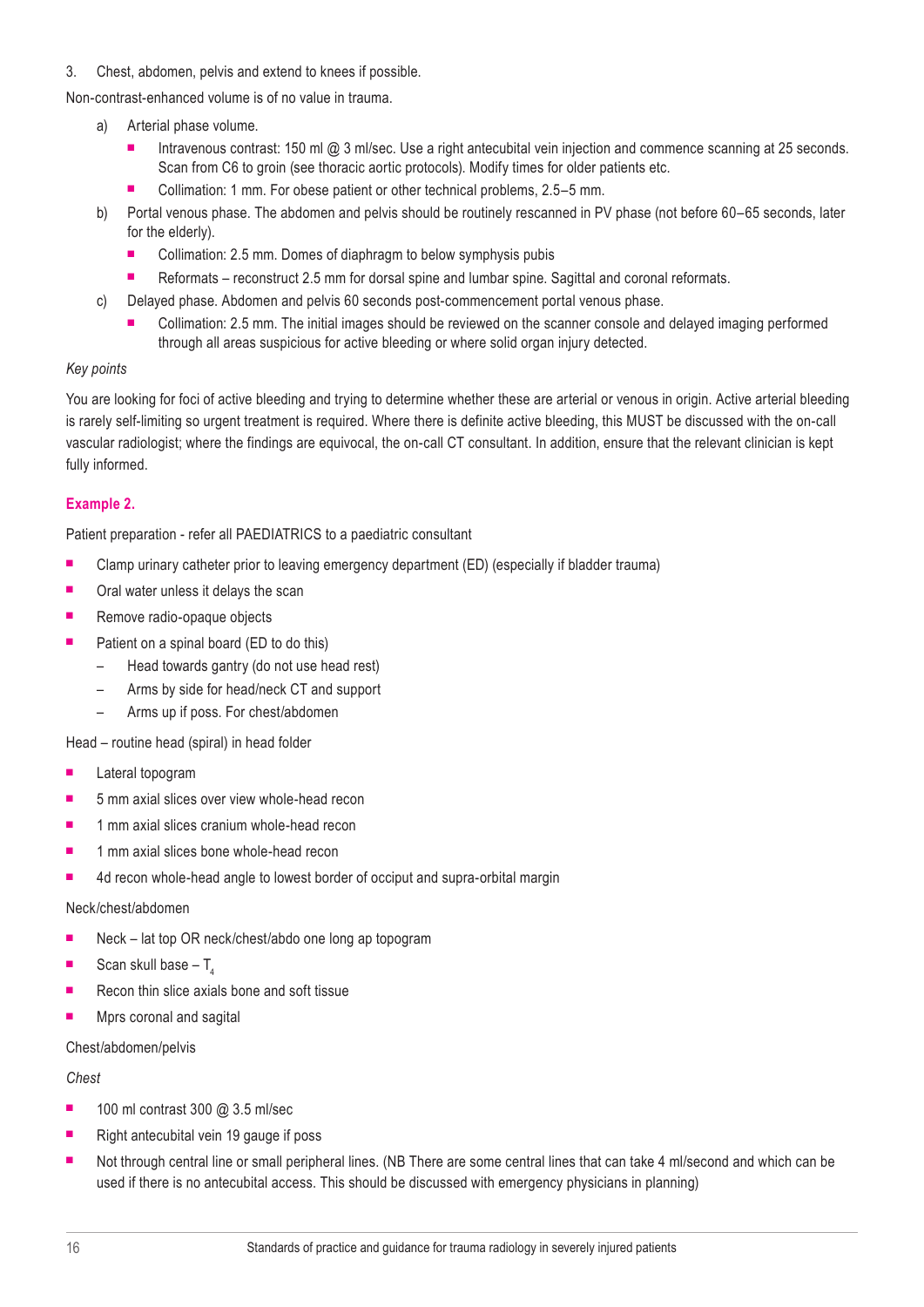- $\Box$  30 sec delay
- $\blacksquare$  Lung apices to top of liver
- Reconstructions: axial 2 mm lung and mediastinum
- 3rd reconstruction: thoracic spine FOV X and Y to be same as lumbar spine

*Abdomen/pelvis*

- $\blacksquare$  Top of liver–pubic ramus
- $\blacksquare$  70 second delay from start of injection
- $R$  Reconstructions: axial 2 mm abdo and lung
- $\blacksquare$  3rd reconstruction: axial 2 mm bone pelvis
- $\blacksquare$  4th reconstruction: lumbar spine FOV X and Y to be same as t spine

If pelvic/bladder injury is suspected, delays of 2 minutes plus will be needed.

## **Example 3. Military protocol**

- 1) Unenhanced spiral brain 1.25 mm (brain and bone algorithms); 5 mm reconstructions immediately available for review.
- 2) Circle of Willis to symphysis pubis (bone and soft tissue algorithms).
	- 150 ml biphasic contrast injection initial 65 ml at 2 ml/sec then 85 ml at 3.5 ml/sec
	- Scan starts at 60 sec.

This gives both portal venous enhancement with good arterial contrast at the same time and the scan can be carried on down the legs if necessary. The cervical contrast has been very useful both for penetrating injury and for spinal injury/vertebral artery.

3) The use of delayed scans limited to specific cases at the request of radiologist.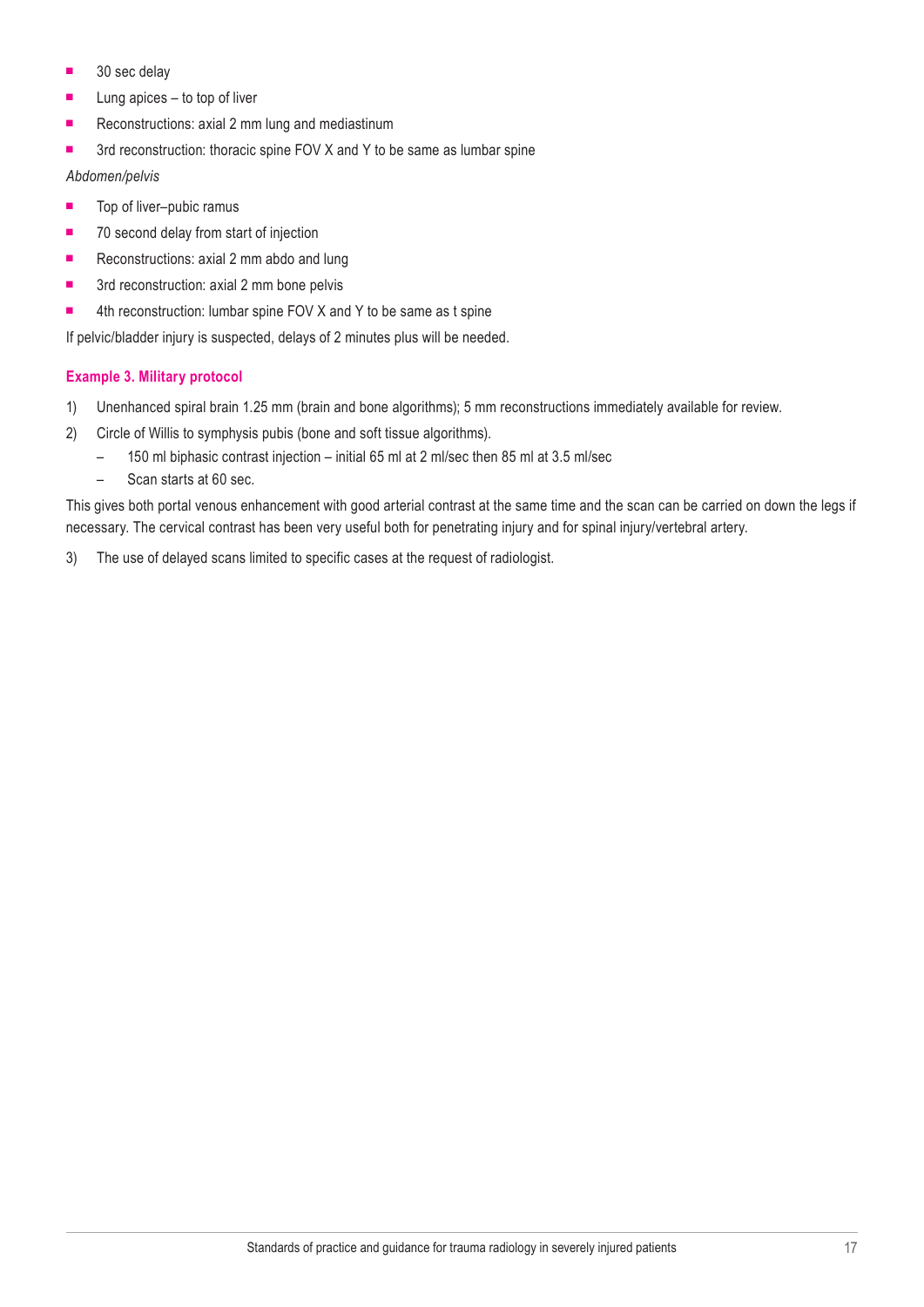## *Appendix 3. CT primary assessment*

| Patient name:                 |  |
|-------------------------------|--|
| Date of scan:                 |  |
| $\mid$ Reporting radiologist: |  |

## *Purpose: To guide initial management only. Formal detailed report will follow on results server.*

| <b>AIRWAY</b>      |     |              |                |
|--------------------|-----|--------------|----------------|
| ET<br>placement    | N/A | atisfactoryن | Unsatistactory |
| Airway obstruction |     | Yes          | No             |

| <b>BREATHING</b>      |     |              |                |
|-----------------------|-----|--------------|----------------|
| Pneumothorax          |     | Yes          | No             |
| Contusion             |     | Yes          | No             |
| Laceration            |     | Yes          | No             |
| Chest drain placement | N/A | Satisfactory | Unsatisfactory |

| <b>CIRCULATION (BLEEDING)</b> |     |    |  |
|-------------------------------|-----|----|--|
| Thoracic                      | Yes | No |  |
| Abdominal                     | Yes | No |  |
| Pelvic                        | Yes | No |  |
| Soft tissue                   | Yes | No |  |

| <b>DISABILITY</b> |                           |     |    |
|-------------------|---------------------------|-----|----|
|                   | Intracranial bleed/oedema | Yes | Νo |
|                   | Major spinal injury       | Yes | No |

| <b>Clinician contact</b> | <b>Name</b> | Phone/bleep |
|--------------------------|-------------|-------------|
| ED                       |             |             |
| Orthopaedic              |             |             |
| General surgery          |             |             |
| Vascular surgery         |             |             |
| Anaesthetic              |             |             |
| Neurosurgery             |             |             |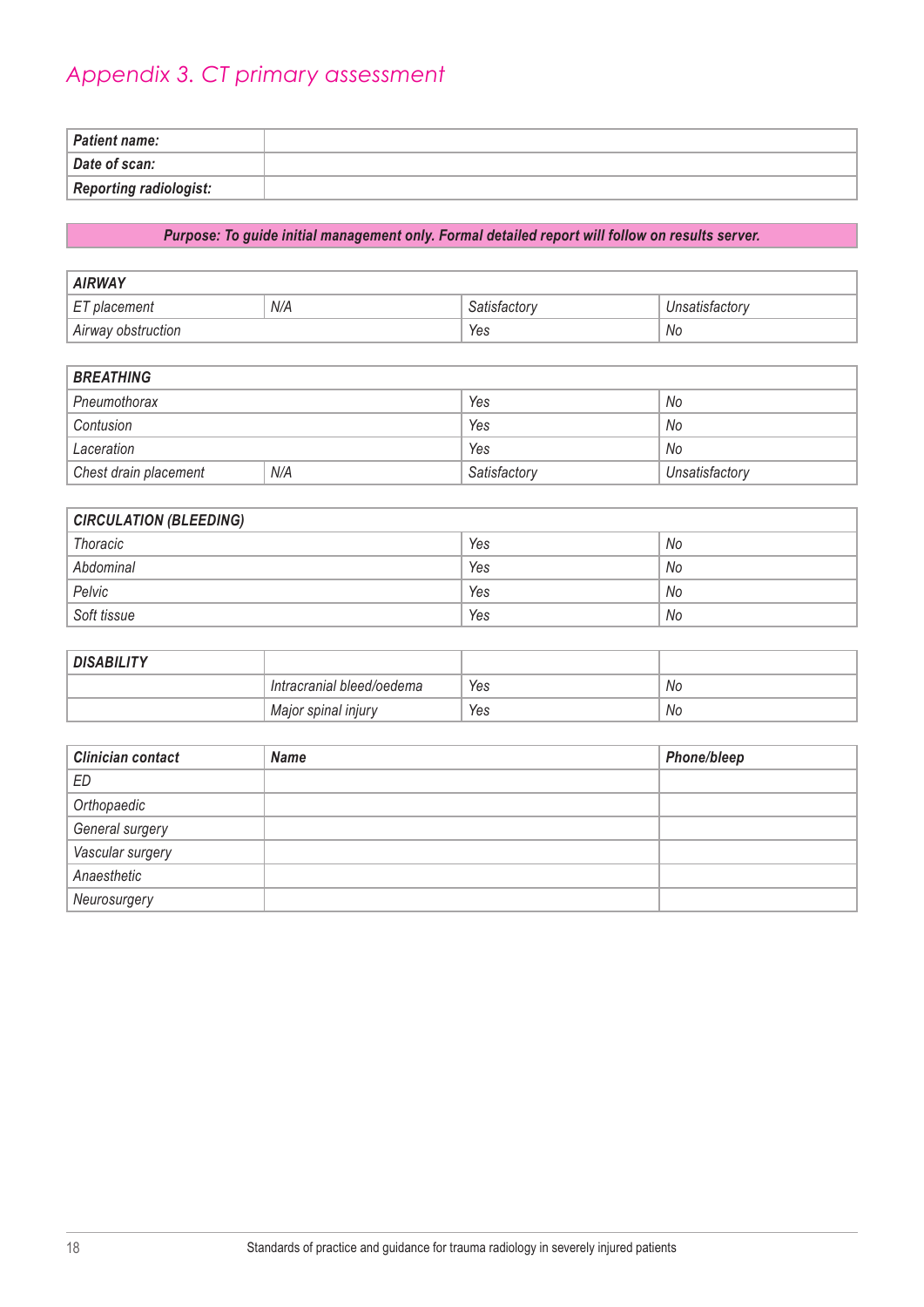## *Appendix 4. Secondary trauma report*

| Date:                                  |        | Time:                   |
|----------------------------------------|--------|-------------------------|
| Name:                                  | DOB:   |                         |
| CT head:                               |        |                         |
|                                        |        |                         |
|                                        |        |                         |
| C-spine:                               |        | Reformats reviewed      |
|                                        |        |                         |
|                                        |        |                         |
| T & L spine:                           |        | Reformats reviewed      |
|                                        |        |                         |
|                                        |        |                         |
| Pelvic bones:                          |        |                         |
|                                        |        |                         |
|                                        |        |                         |
| <b>CHEST</b>                           |        | Reformats reviewed      |
| Vascular injury                        |        |                         |
| Chest wall (ribs)                      |        |                         |
| Lungs                                  |        |                         |
| Diaphragm                              |        |                         |
| Mediastinum                            |        |                         |
| Pleural space                          |        |                         |
| Other findings                         |        | Other structures normal |
| ABDOMEN\PELVIS                         |        | Reformats reviewed      |
| Free gas                               |        |                         |
| Bowel/mesentery                        |        |                         |
| Peritoneal fluid                       |        | Haemoperitoneum         |
| Vascular injury                        |        |                         |
| Spleen                                 |        |                         |
| Liver                                  |        |                         |
| Pancreato-biliary                      |        |                         |
| Renal/adrenal                          |        |                         |
| Retroperitoneum                        |        |                         |
| Bladder                                |        | CT cystogram            |
| Other findings                         |        | Other structures normal |
| Delayed imaging                        |        |                         |
| Rectal contrast                        |        |                         |
| CONCLUSION:                            |        |                         |
|                                        |        |                         |
|                                        |        |                         |
| Additional text sheet:                 | Yes/No |                         |
| Neuroradiology radiology reviewed by:  |        | Copy to neuro room      |
| Musculoskeletal radiology reviewed by: |        | Faxed to MSK            |
| Body imaging reviewed with:            |        | Copy body CT slot       |
| Reported by:                           |        | Faxed to:               |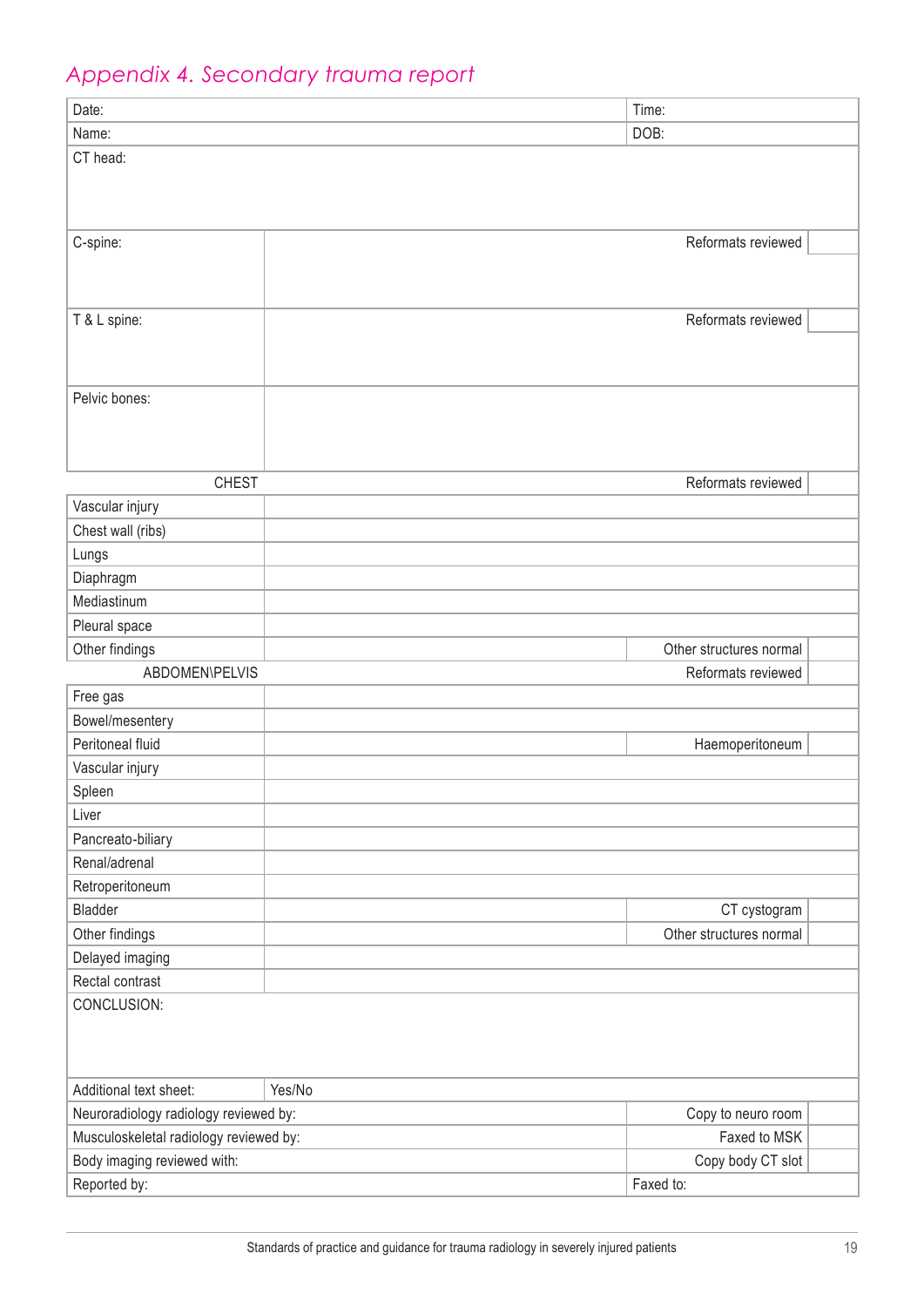## *Appendix 5. Guidance on the indications for non-operative management (NOM), interventional radiology (IR) and damage control surgery (DCS) in the SIP*

## **Decisions regarding IR or DCS will be modified according to the facilities and staff available and the patient's stability at presentation (After Dr D Kessel)**

| <b>Site</b>                    | <b>NOM</b>                                                                                     | <b>IR</b>                                                                                                                                                           | <b>DCS</b>                                                                                                                 |
|--------------------------------|------------------------------------------------------------------------------------------------|---------------------------------------------------------------------------------------------------------------------------------------------------------------------|----------------------------------------------------------------------------------------------------------------------------|
| <b>Thoracic aorta</b>          | No role except in small partial<br>thickness tears                                             | Stent graft for suitable lesions                                                                                                                                    | Ascending aortic injury or arch<br>injury involving great vessels                                                          |
| Abdominal aorta                | No role                                                                                        | Occlusion balloon, stent graft for<br>suitable lesions                                                                                                              | Injury requiring visceral<br>revascularisation or untreatable by<br><b>EVAR</b>                                            |
| Peripheral or<br>branch artery | No role                                                                                        | Occlusion balloon, stent graft or<br>embolisation                                                                                                                   | Any lesion which cannot rapidly be<br>controlled or which will require<br>other revascularisation                          |
| Kidney                         | Subcapsular or retroperitoneal<br>haematoma without active arterial<br>bleeding                | Active arterial bleeding,<br>embolisation or stent graft                                                                                                            | Renal injury in association with<br>multiple other bleeding sites or<br>other injuries requiring urgent<br>surgical repair |
| Spleen                         | Lacerations, haematoma without<br>active bleeding or evidence of false<br>aneurysm             | Active arterial bleeding or false<br>aneurysm<br>Focal embolisation for focal lesion<br>Proximal embolisation for diffuse<br>injury                                 | Packing or splenectomy for active<br>bleeding in association with<br>multiple other bleeding sites                         |
| Liver                          | Subcapsular or intraperitoneal<br>haematoma or lacerations without<br>active arterial bleeding | Active arterial bleeding<br>Focal embolisation if possible<br>Non-selective embolisation if<br>multiple bleeding sites as long as<br>portal vein patent is          | Packing if emergency laparotomy<br>needed with subsequent repeat CT<br>and embolisation if required                        |
| <b>Pelvis</b>                  | Minor injury with no active bleeding                                                           | Focal embolisation for arterial injury<br>(bleeding, false aneurysm or<br>cut-off)                                                                                  | External compression and<br>subsequent fixation if bleeding from<br>veins or bones                                         |
| <b>Intestine</b>               | Focal contusion with no evidence of<br>ischaemia, perforation or<br>haemorrhage                | Focal bleeding with no evidence of<br>ischaemia or perforation. Or, to<br>stabilise patient, allowing interval<br>laparotomy pending treatment of<br>other injuries | Ischaemia or perforation requiring<br>laparotomy +/- bowel resection                                                       |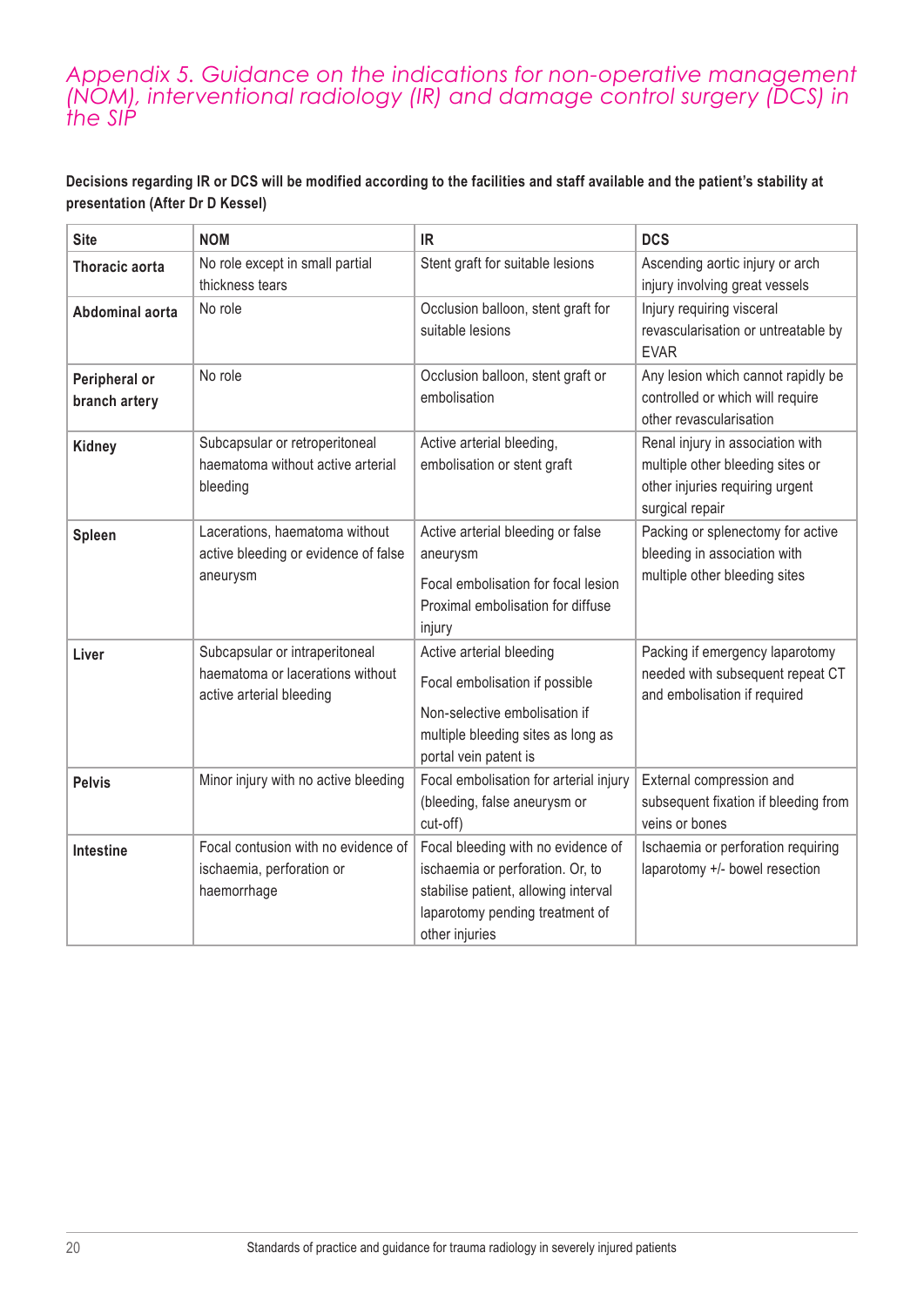## *Appendix 6. Quality assurance checklist for MTC and TU (unless MTC specified)*

## Assessing imaging equipment, consumables and staffing **Y/N** Assessing imaging equipment, consumables and staffing

## **Imaging\***

- Multislice CT scanner in a safe environment, staffed and available 24 hours per day. CT imaging should be available within 15 minutes of a trauma call (MTC & TU)
- $\blacksquare$  MRI availability within 4 hours with written protocols regarding patient movement
- <sup>n</sup> Modern angiography equipment with a C-arm and digital subtraction in a theatre standard environment (MTC)
- Contingency plans exist to cover routine service and breakdown

#### **Ideal: CT and angiography unit housed within the trauma suite (MTC)**

\* equipped with piped gases and anaesthetic equipment as locally specified

#### **Consumables†**

## The following must be available at all times

<sup>n</sup> Full range of angiographic sheaths, guide catheters, catheters and guidewires including microcatheters and coil pushers (MTC)

- <sup>n</sup> Full range of embolic agents: coils (including microcoils), vascular plugs, Gelfoam (occasionally glue or PVA) MTC
- Occlusion balloons of various sizes to allow aortic and iliac occlusion MTC
- <sup>n</sup> Stent grafts of various sizes to allow treatment of thoracic aortic injury and peripheral and visceral vascular injury MTC

## **Ideal: a trauma box should be maintained with all necessary kit readily available**

 $\dagger$  An individual or individuals must be responsible for stock management stock levels must be adequate (there needs to be some redundancy), checked regularly and items replaced when levels are low or out of date

#### **Staffing±**

#### The minimum requirement is for the following staff to be available 24/7

- CT radiographer
- Interventional radiologist capable of embolisation and stent grafting MTC
- Angiography radiographer MTC
- $\blacksquare$  Angiography nurse MTC

## **Portering**

Ideal: the angiography team should be mobilised as soon as there is a major trauma call to allow embolisation to start within minutes of diagnosis being established

±The on-call rota must be formal, robust, sustainable and sufficiently attractive to allow staff recruitment and retention MTC. The TU should have formal arrangements for transfer to an MTC with state of the art teleradiology to the MTC

### **Protocols**

Locally agreed protocols and management pathways should exist for the investigation and treatment of haemorrhage in the severely injured patient. There must be clear delineation of clinical and decision-making responsibility for each stage

Transfer and resuscitation of patients to and from the imaging department

Transfusion, replacement of blood products and correction of coagulopathy

Assessing imaging equipment, consumables and staffing (continued) Y/N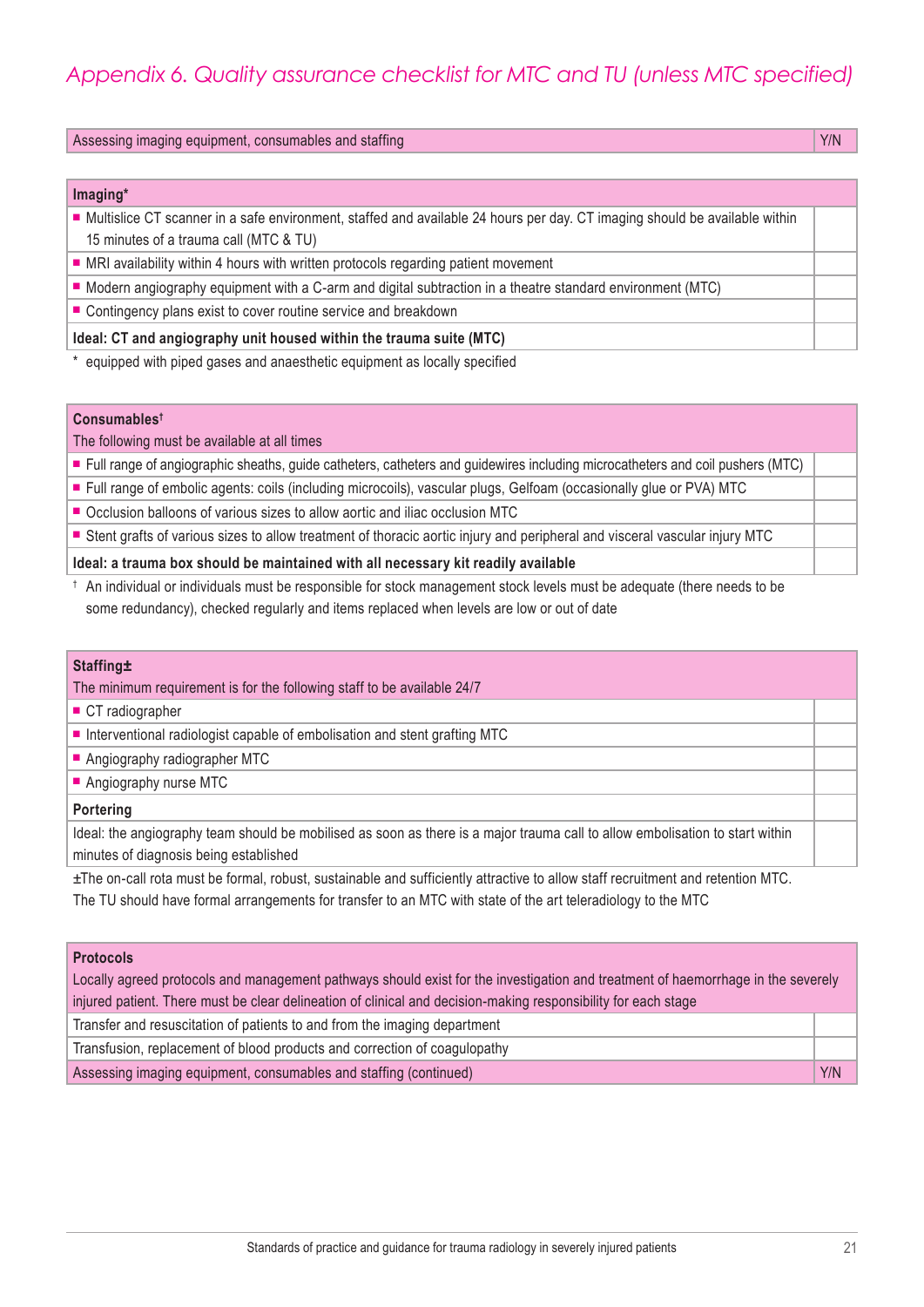## **Clinical scenarios**

Locally agreed strategy for the use of intervention in the management of haemorrhage (or prevention of bleeding) in the following clinical scenarios must be clear

Pelvic fracture

Solid organ injury

Blunt aortic injury

**Audit**: Indication and outcome data should be collected and submitted to national data collection. Audit and benchmarking of performance should be mandatory

M&M meetings and debriefing meetings should be job planned MTC

If the answer to any of the above questions is NO, the service is not equipped to manage major trauma. This should be detailed in the hospital risk management strategy and arrangements to provide suitable alternatives should be made.